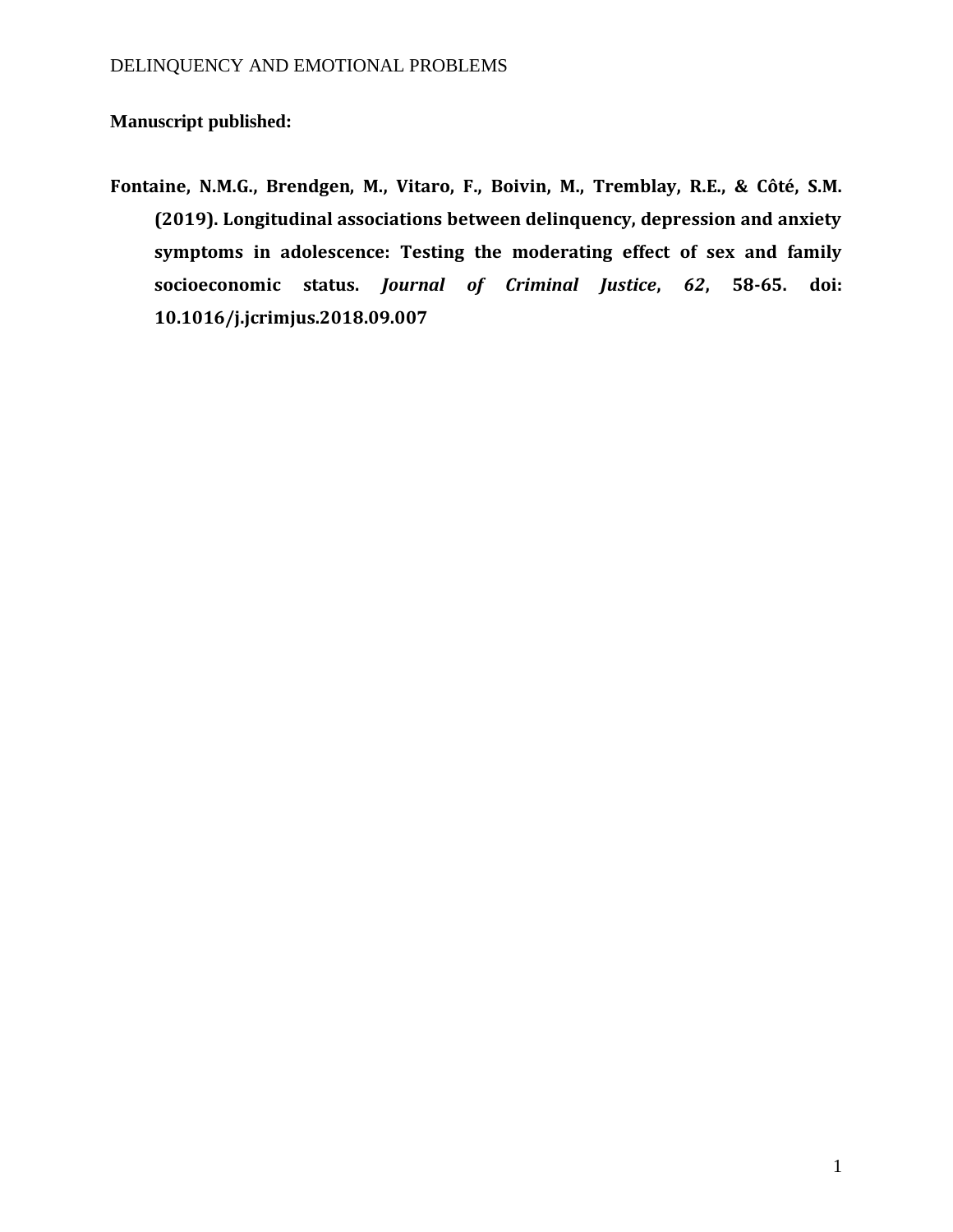Longitudinal Associations Between Delinquency, Depression and Anxiety Symptoms in Adolescence: Testing the Moderating Effect of Sex and Family Socioeconomic Status

> Nathalie M. G. Fontaine <sup>1,9</sup> Mara Brendgen 2,9 Frank Vitaro 3,9 Michel Boivin<sup>4,9</sup> Richard E. Tremblay 5,6,9 Sylvana M. Côté<sup>7,8,9</sup>

<sup>1</sup> School of Criminology, University of Montreal, Canada

<sup>2</sup> Department of Psychology, University of Quebec at Montreal, Canada

<sup>3</sup> School of Psycho-education, University of Montreal, Canada

<sup>4</sup>School of Psychology, Laval University, Canada

<sup>5</sup> Departments of Pediatrics and Psychology, University of Montreal, Canada

<sup>6</sup> School of Public Health, Physiotherapy and Population Science, University College Dublin, Ireland

<sup>7</sup> Bordeaux Population Health Research Centre, INSERM U1219 and University of Bordeaux,

France

<sup>8</sup> School of Social and Preventive Medicine, University of Montreal, Canada

<sup>9</sup> Research Unit on Children's Psychosocial Maladjustment, Canada

## **Conflicts of interest:** None

**Corresponding author:** Nathalie M. G. Fontaine, [nathalie.fontaine@umontreal.ca,](mailto:nathalie.fontaine@umontreal.ca) School of Criminology, University of Montreal, C.P. 6128, succ. Centre-ville, Montreal (Quebec), H3C 3J7, Canada, +514-343-6111, ext. 33111

**Acknowledgments:** This work, as part of the Quebec Longitudinal Study of Child Development (QLSCD), was supported by the Québec Government's Ministry of Health and Ministry of Family Affairs, the Lucie and André Chagnon Foundation, the Fonds de recherche du Québec – Société et Culture, the Fonds de recherche du Québec – Santé, the Social Sciences and Humanities Research Council of Canada, and the Canadian Institutes of Health Research. We gratefully acknowledge the contribution of participants in the QLSCD. We thank the Québec Statistics Institute as well as Qian Xu for data management and Alain Girard for support with the statistical analyses. Nathalie M. G. Fontaine is a Research Scholar, Junior 1, Fonds de recherche du Québec – Santé.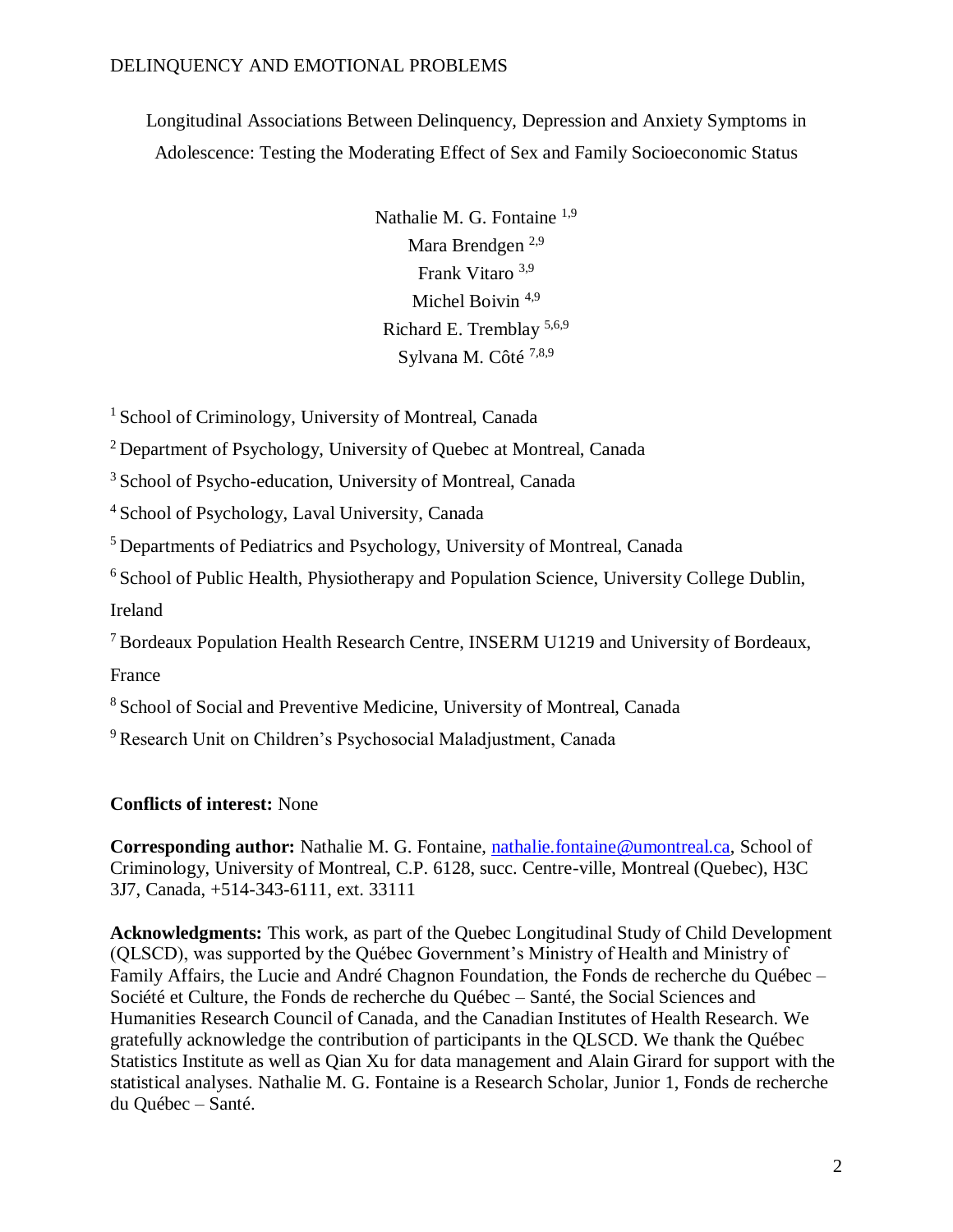#### Abstract

*Purpose:* To examine the cross-lagged associations between delinquency (nonviolent and violent), depression and anxiety symptoms in adolescence and to test the moderating effect of sex and family socioeconomic status (SES).

*Methods:* Participants  $(n=1,515)$  were from a birth cohort in the Canadian province of Ouebec. Autoregressive cross-lagged panel analyses were used to examine the associations between delinquency (nonviolent and violent), depression and anxiety symptoms from ages 15 to 17 years, while taking into account conduct and emotional problems at ages 10-12 years.

*Results:* Findings suggest that delinquency (violent delinquency especially) and depression symptoms may develop according to a spiraling model, such that conduct problems in childhood give rise to depression symptoms in mid-adolescence, which in turn, contribute to more delinquent acts at the end of adolescence. Family SES, but not sex, had a moderating effect on the paths. We found that anxiety symptoms at age 15 years were associated with nonviolent delinquency at age 17 years when family SES was low, and that violent delinquency at age 15 years was associated with anxiety symptoms at age 17 years when family SES was high. *Conclusions:* Delinquency and emotional problems do not develop independently from each other; both dimensions should be examined simultaneously.

*Keywords:* Nonviolent and violent delinquency; Depression and anxiety symptoms; Adolescence; Cross-lagged associations; Sex differences; Family socioeconomic status.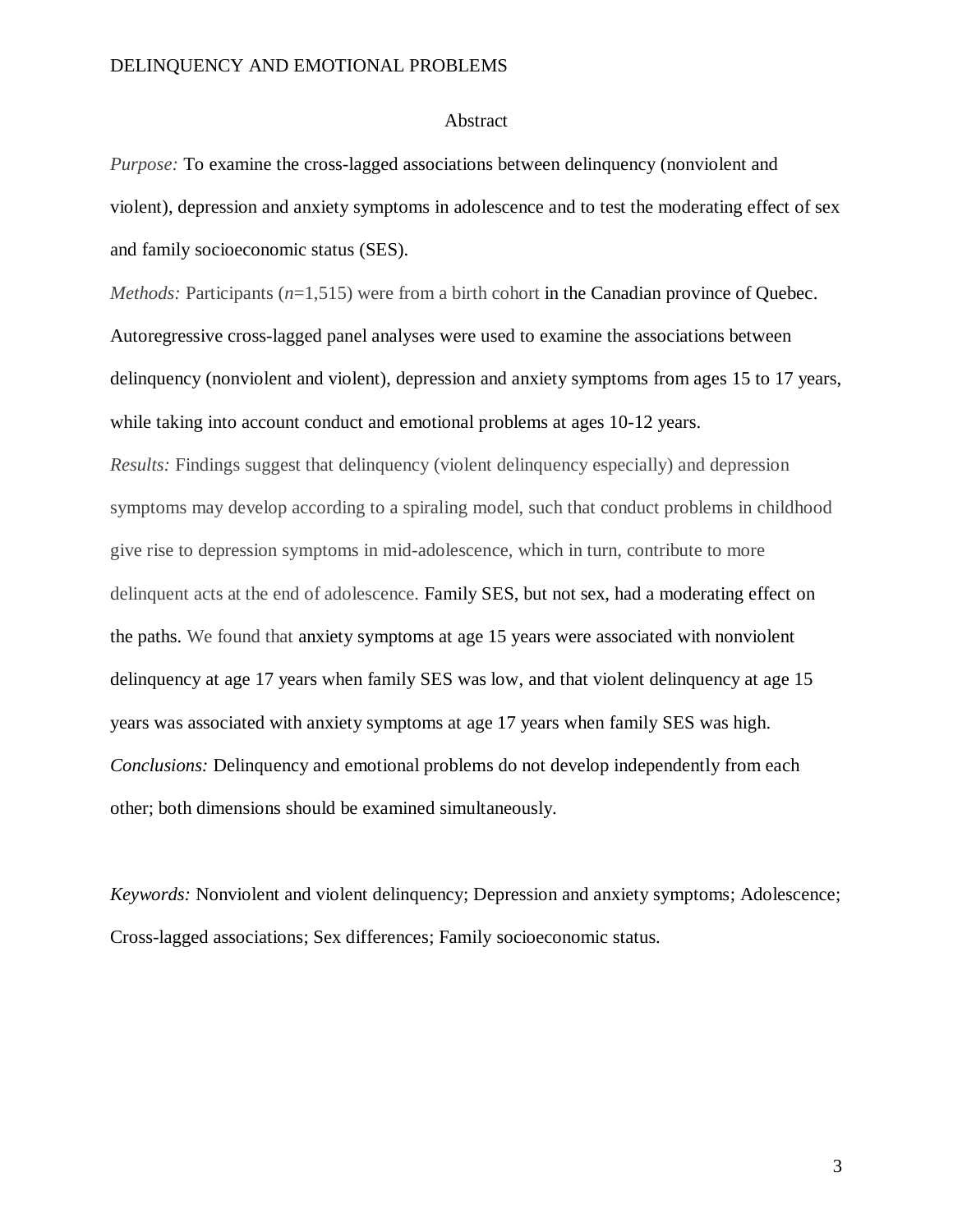## Highlights

- 1. Delinquency and depression may develop according to a spiraling model.
- 2. Family socioeconomic status, but not sex, had a moderating effect on the paths.
- 3. Anxious youths from lower socioeconomic environments are at risk for delinquency.
- 4. Violent youths from higher socioeconomic environments are at risk for anxiety.
- 5. Delinquency and emotional problems do not develop independently of each other.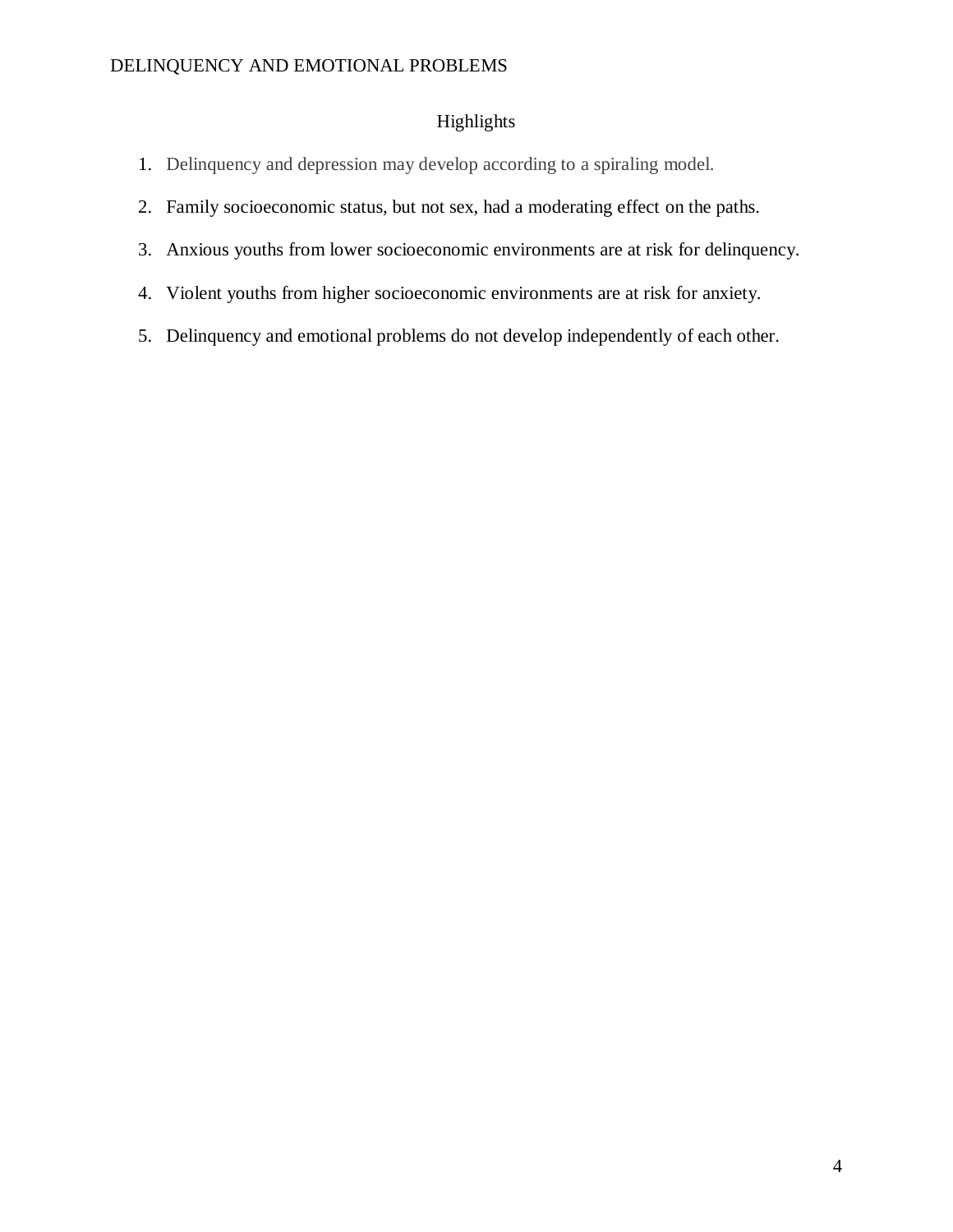Longitudinal Associations Between Delinquency, Depression and Anxiety Symptoms in Adolescence: Testing the Moderating Effect of Sex and Family Socioeconomic Status

## Introduction

#### *Potential Associations Between Delinquency, Depression and Anxiety Symptoms*

An important number of adolescents who engage in delinquent behavior also have emotional problems, such as depression and anxiety symptoms (Cauffman, 2004; Moffitt, Caspi, Rutter, & Silva, 2001). Possible explanations of this co-occurrence have been proposed. For instance, the association between depression and delinquency could be explained by a failure model. That is, delinquency may result in negative social outcomes (such as lower levels of social support), which in turn lead to depression. The acting out model, in which depression is channeled into delinquent behavior, is also plausible (Ozkan, 2017; Wolff & Ollendick, 2006). Both models predict longitudinal, albeit unidirectional, associations between delinquency and depression. However, because both theoretical models may apply, it is possible that delinquency and depression are linked in a transactional (also referred to as cross-lagged) fashion, which involves longitudinal, bidirectional links between two variables. Different types of transactional models are theoretically possible. First, bidirectional longitudinal associations may appear simultaneously, such that two variables (e.g., delinquency and depression symptoms) mutually influence each other from one time point to the next. Second, bidirectional longitudinal associations may appear only sequentially (in a spiraling effect), where variable A (e.g., delinquency) assessed at time 1 is unidirectionally associated with variable B (e.g., depression symptoms) assessed at time 2, which in turn is unidirectionally associated with variable A at time 3, and so on. An empirical test of these different possibilities in the longitudinal link between delinquency and depression symptoms is still lacking, however.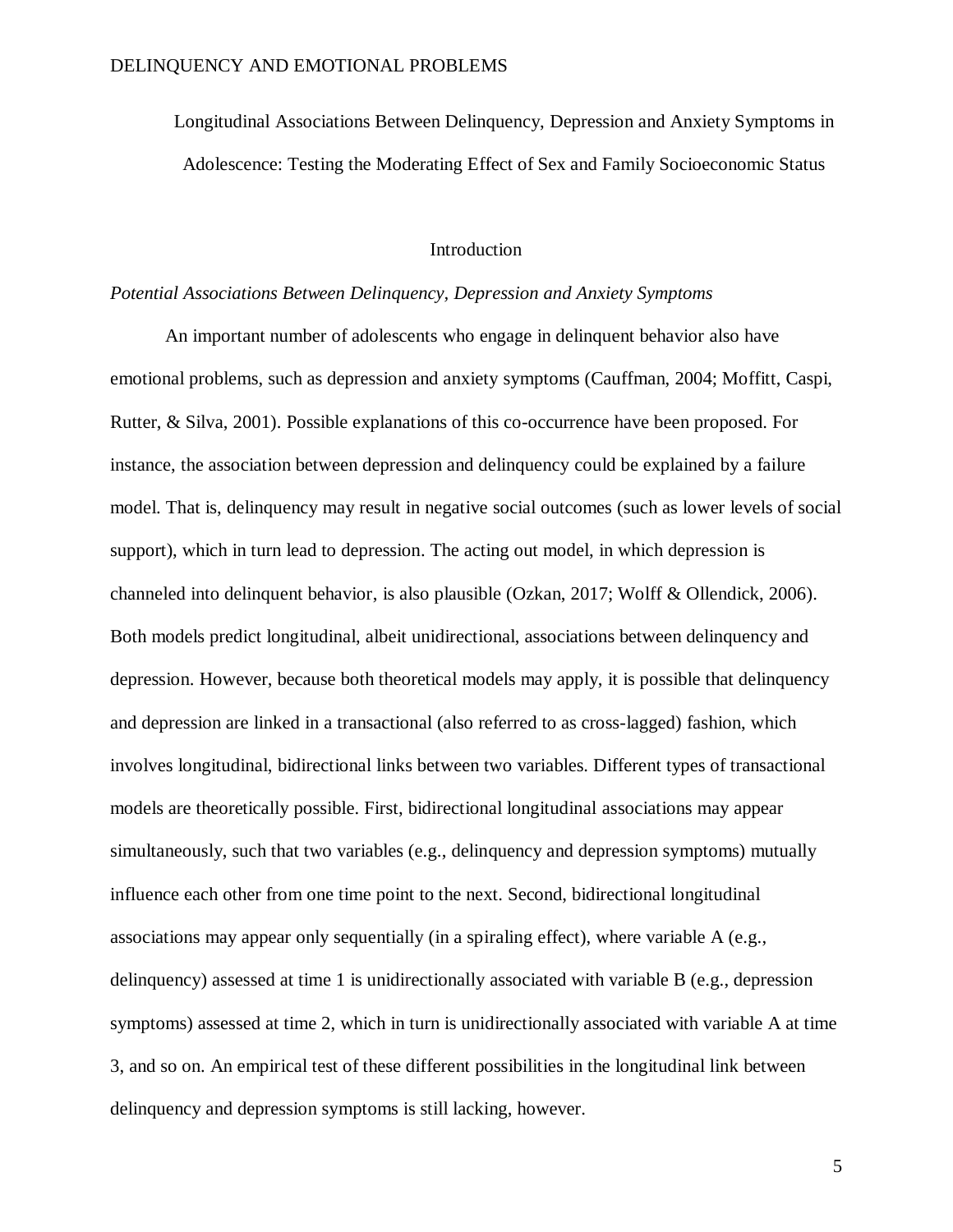Anxiety has also been linked to delinquency. Specifically, low anxiety is expected to be associated with delinquency because of a lack of consideration for the possible negative consequences, whereas high anxiety is expected to negatively predict delinquency because of fear of punishment (El Sayed, Piquero, Schubert, et al., 2016). However, there is also evidence suggesting that anxiety could heighten responsiveness to threat, which in turn, could lead to persistent violent behavior (Hodgins, De Brito, Chhabra, & Côté, 2010).

#### *Socioeconomic Status and Sex as Potential Moderators*

Moreover, it is possible that anxiety could lead to delinquency in specific contexts. For instance, according to the General Strain Theory (Agnew, 1992), individuals exposed to strains and stressors could develop negative emotions (such as anger, depression and also possibly anxiety), making them more likely to cope by engaging in delinquent behavior. This could be particularly the case for youth who grow up in a family with a low socioeconomic status (SES) and who face economic problems (strain/stressor; Agnew, Matthews, Bucher, Welcher, & Keyes, 2008). Alternatively, individuals who engage in delinquent behavior may also develop anxiety or depression symptoms in contexts where such behavior is considered to be highly reprehensible. For instance, mid- or high SES adolescents' failure to achieve a goal valued by their family (e.g., obtaining a university degree) as a consequence of their delinquent acts could experience higher levels of negative emotions, such as anxiety or depression symptoms. Thus, SES may moderate the associations between delinquency and emotional problems, although this hypothesis needs to be further investigated within the context of longitudinal studies.

Sex may also moderate the longitudinal associations between delinquency and depression symptoms or anxiety symptoms. The mean levels of delinquent behavior and emotional problems vary across sexes (e.g., boys are more involved than girls in violent delinquency, but manifest less emotional problems) (Côté et al., 2017). However, extant research suggests that sexes may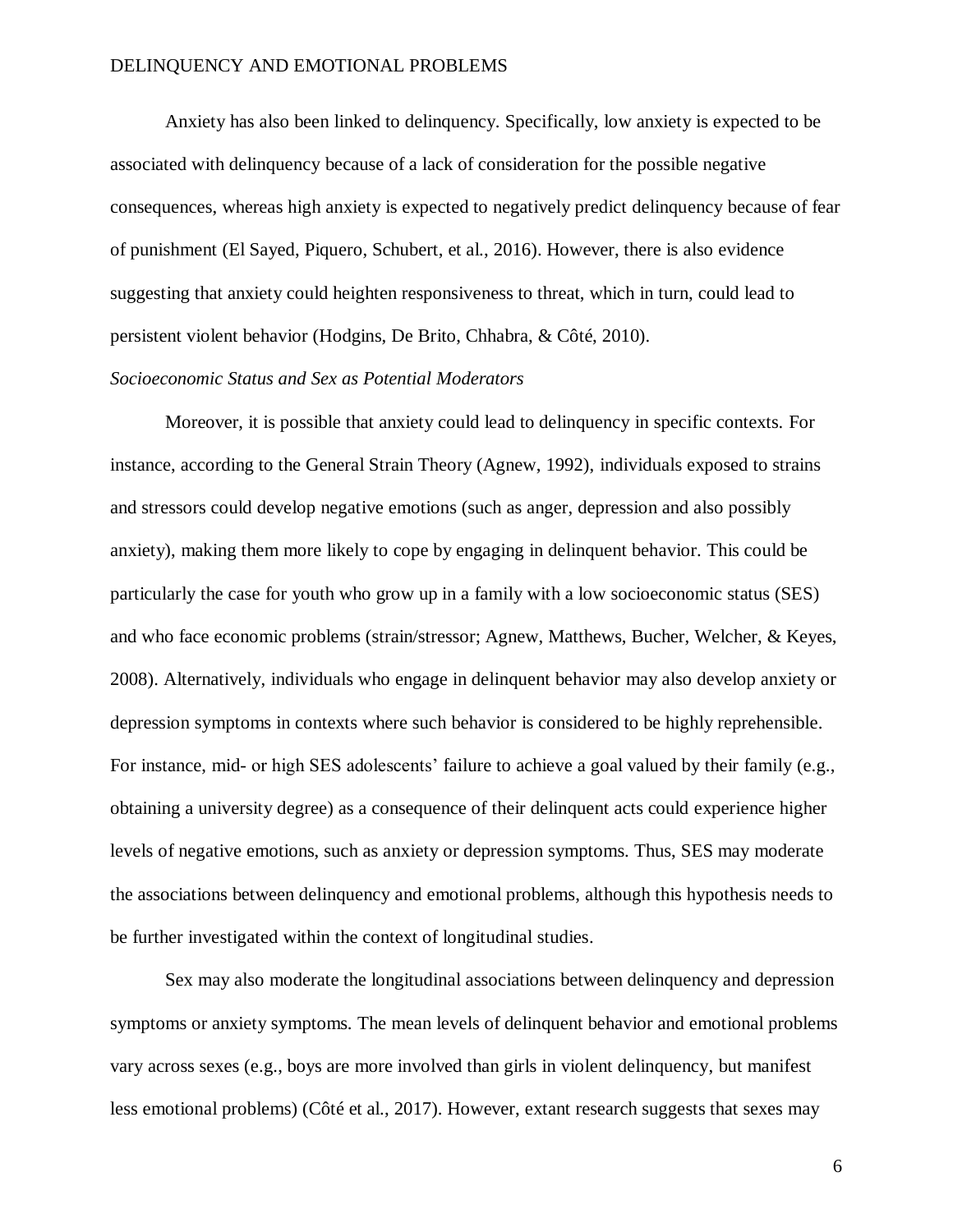be more similar than different in their comorbidity patterns, with the possible exception that females with delinquent behavior may be more likely to develop depression compared to their male counterparts (Moffitt et al., 2001).

#### *Current Study*

Empirical research on possible bidirectional links between delinquency and emotional problems is limited and has led to inconsistent findings (Wolff & Ollendick, 2006). For instance, there is evidence suggesting that depression and anxiety symptoms could be associated with an escalation of delinquent behavior (Beyers & Loeber, 2003; Hodgins et al., 2010). However, other findings suggest that anxiety symptoms are not associated with a raise of future delinquency (El Sayed et al., 2016), and that delinquency is a risk factor for depression, but not the reverse (Defoe, Farrington, & Loeber, 2013). These inconsistent findings may result from a number of shortcomings in past studies, such as a lack of longitudinal research or failure to account for early symptomatology or confounding factors, such as SES (Wolff & Ollendick, 2006). It is also possible that moderating factors such as sex or SES are at play.

In this study, we used a cross-lagged approach (i.e., a path analysis in which we tested longitudinal, bidirectional associations between delinquency, depression and anxiety symptoms) to address a number of research gaps. More specifically, we (1) examined the cross-lagged associations between delinquency, depression and anxiety symptoms in a population-based sample of adolescents between ages 15 and 17 years and (2) tested the moderating effect of sex and family SES. We differentiated between nonviolent and violent delinquency because their associations with emotional problems may differ (Hodgins et al., 2010) and also included ages 10-12 conduct and emotional problems to examine possible developmental cascades. We expected longitudinal associations between delinquency (nonviolent and violent), depression and anxiety symptoms. However, given the different possible explanations of the associations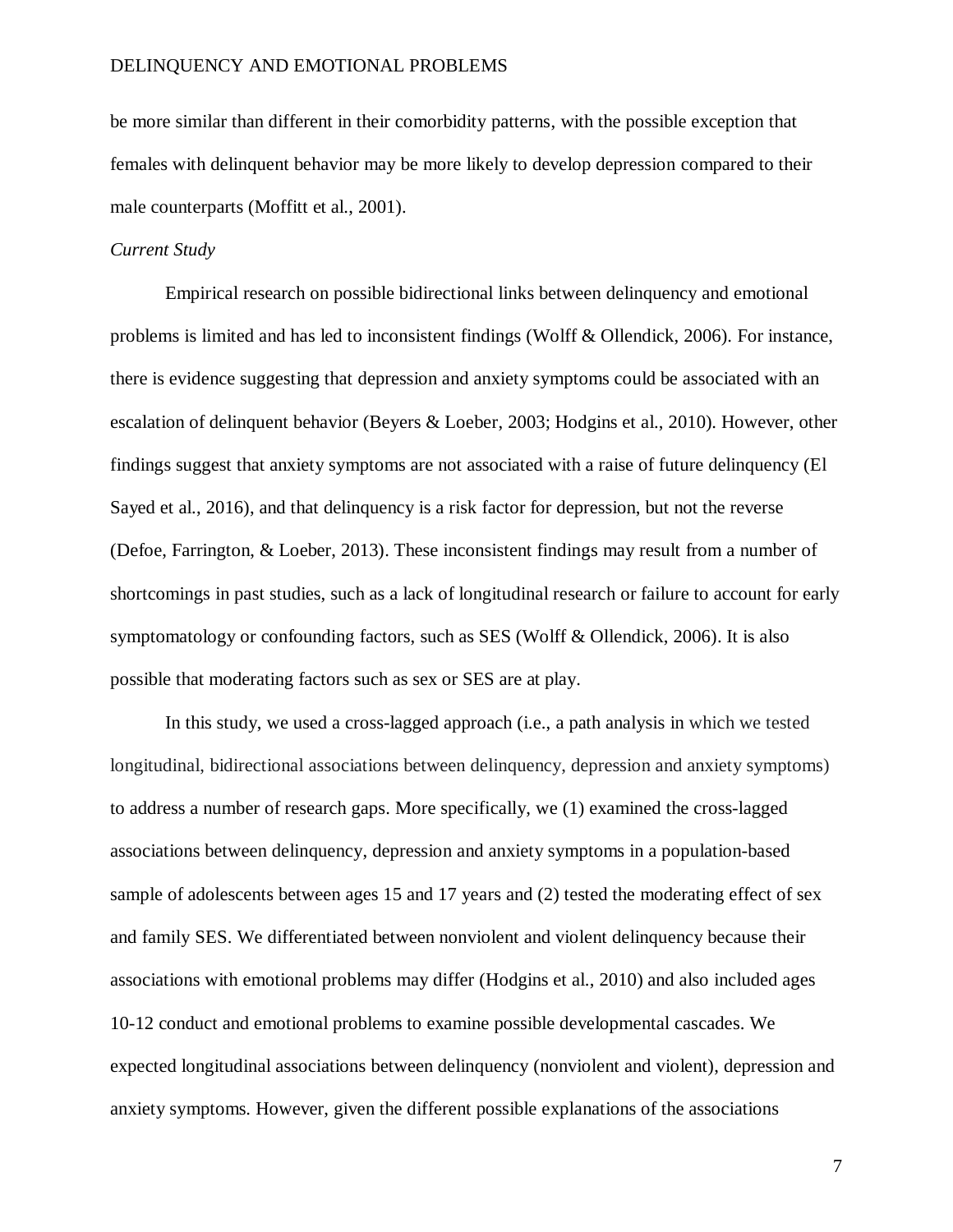between these variables over time (see above), simultaneous or sequential bidirectional associations between these variables are theoretically conceivable. In addition, we expected that the longitudinal associations would be similar across sexes, with the exception that females who engaged in delinquent behavior would further develop higher levels of depression symptoms compared to their male counterparts (Moffitt et al., 2001). Finally, based on theoretical assumptions (e.g., General Strain Theory; Agnew, 1992), we expected that SES would moderate the associations between delinquency and emotional problems (i.e., depression and anxiety). Specifically, we expected that youth with emotional problems would cope by subsequently engaging in delinquent behavior, but especially when their family SES would be low (e.g., given strains and stressors associated with economic problems). We also expected that, because delinquent behavior may constitute a specifically problematic breach of social norms in high SES families, delinquent youths from such families may be especially likely to experience increased anxiety and depression symptoms.

### Methods

## *Participants*

Participants were from the Quebec Longitudinal Study of Child Development (QLSCD), a representative sample of 2,120 youths born in the Canadian province of Quebec in 1997–1998 and followed prospectively until 17 years of age (for more information about the study see: [http://www.jesuisjeserai.stat.gouv.qc.ca\)](http://www.jesuisjeserai.stat.gouv.qc.ca/). Participants included in the QLSCD were selected via the Quebec Birth Registry using a stratified procedure based on living area and birth rate. Data were collected annually or biennially from 1998 through 2015. Participants were selected if they spoke English or French (official languages of Canada). The QLSCD protocol was approved by the Quebec Institute of Statistics (Quebec City, Quebec, Canada) and the Sainte-Justine Hospital Research Centre (Montreal, Quebec, Canada) ethics committees. Written informed consent was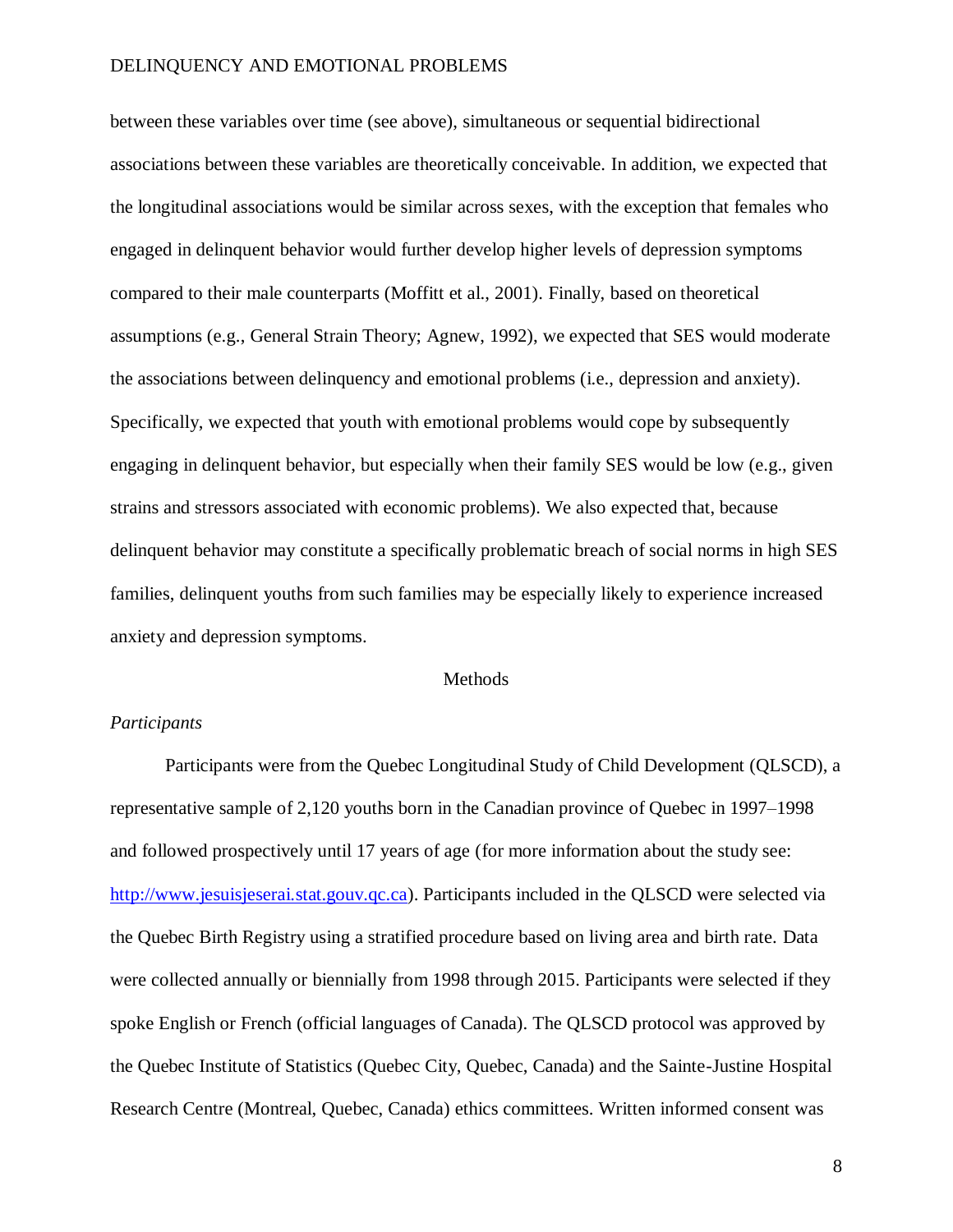obtained from all participants and parents at each data collection time.

The sampling frame of the present study included  $1,515$  participants ( $n = 790$  female, 52.1%) who had reported on their delinquent behavior and mental health at ages 15 and/or 17 years. The majority of the participants was Caucasian. We tested the extent to which sex as well as family SES, conduct problems and emotional problems at ages 10-12 years predicted attrition, and therefore exclusion from the current analyses. The tests revealed that participants excluded from the autoregressive cross-lagged analyses were more likely to be male (odds ratio  $= 1.5$ ) and had lower levels of family SES (Cohen's  $d = -19$ ) compared with the participants who were included.

## *Measures*

*Nonviolent and violent delinquency, and depression and anxiety symptoms at ages 15 and 17 years.* We used the Mental Health and Social Inadaptation Assessment for Adolescents (MIA; Côté, Orri, Brendgen, et al., 2017), a self‐report instrument for assessing the frequency of mental health and psychosocial adaptation problems since the last 12 months using a dimensional approach and based on the DSM‐5 (American Psychiatric Association, 2013). Participants rated each item using a three-point scale ("never true", "sometimes true", "always true"). Past research showed adequate internal validity and reliability of the MIA (Côté et al., 2017).

The nonviolent delinquency scale was created using 6 items from the MIA Conduct Disorder scale (e.g., "I stole money or objects from school or from stores", "I deliberately destroyed someone else's property"). Alphas at ages 15 and 17 years were .91 and .88, respectively. The violent delinquency scale was created using 11 items from the MIA Aggression scale (e.g., "I got into a fight intending to seriously hurt someone", "I beat up someone who hadn't done anything to me"). Alphas at ages 15 and 17 years were both .95. We applied a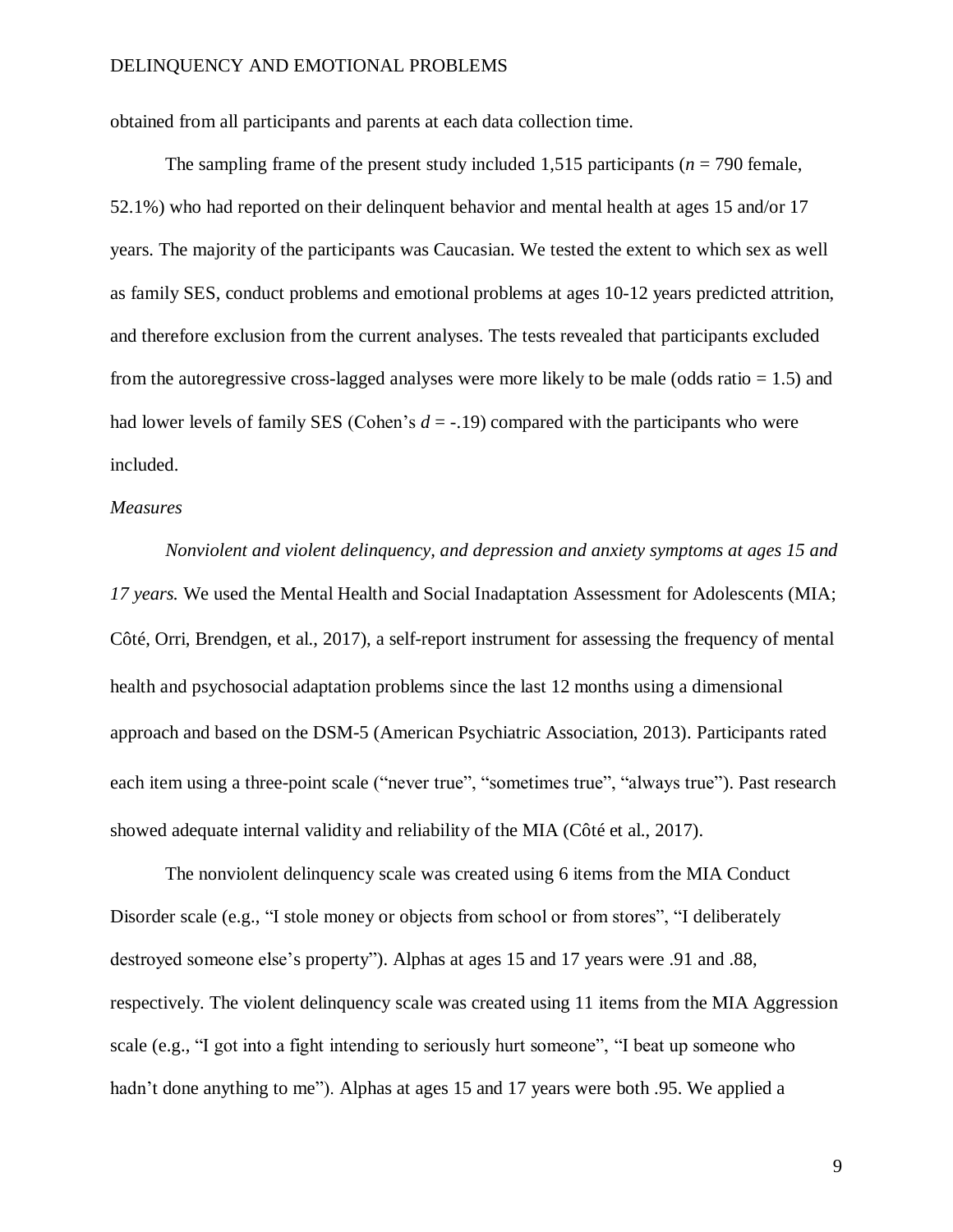reciprocal transformation to the nonviolent and violent delinquency scales at ages 15 and 17 years to correct for non-normally distributed data.

The depression symptoms scale included 8 items from the MIA (e.g., "I felt sad and unhappy", "I lost interest in things I usually like"). Alphas at ages 15 and 17 years were both .90. The anxiety symptoms scale included 9 items from the MIA (e.g., "I worried about my past behavior", "I had worries that interfered with my everyday life"). Alphas at ages 15 and 17 years were .86 and .84, respectively.

*Conduct and emotional problems by early adolescence.* We created two self-reported scales (conduct problems and emotional problems) by computing the mean of the scores at ages 10 and 12 years. Items were derived from the Canadian National Longitudinal Study of Children and Youth (Statistics Canada and Human Resources Development Canada, 1995), which includes items from the Child Behavior Checklist (Achenbach, Edelbrock, & Howell, 1987), the Ontario Child Health Study Scales (Offord, Boyle, & Racine, 1989) and the Preschool Behavior Questionnaire (Tremblay, Desmarais-Gervais, Gagnon, & Charlebois, 1987). At each time point, the participants rated the items using a three‐point scale ("never or not true", "sometimes or somewhat true", "often or very true") according to a 6-month period. Conduct problems were assessed using the same 17 items at both time points (e.g., "You kick or hit other people your age", "You steal outside your house"). Alphas at ages 10 and 12 years were both .93. We applied a square root transformation to the conduct problems scale to correct for the non-normal distribution of the data. The cross-time correlation between the two scores of conduct problems was .46. Emotional problems (i.e., depression and anxiety symptoms) were assessed using the same 7 items (e.g., "You are unhappy or sad", "You worry a lot") at both time points. Alphas at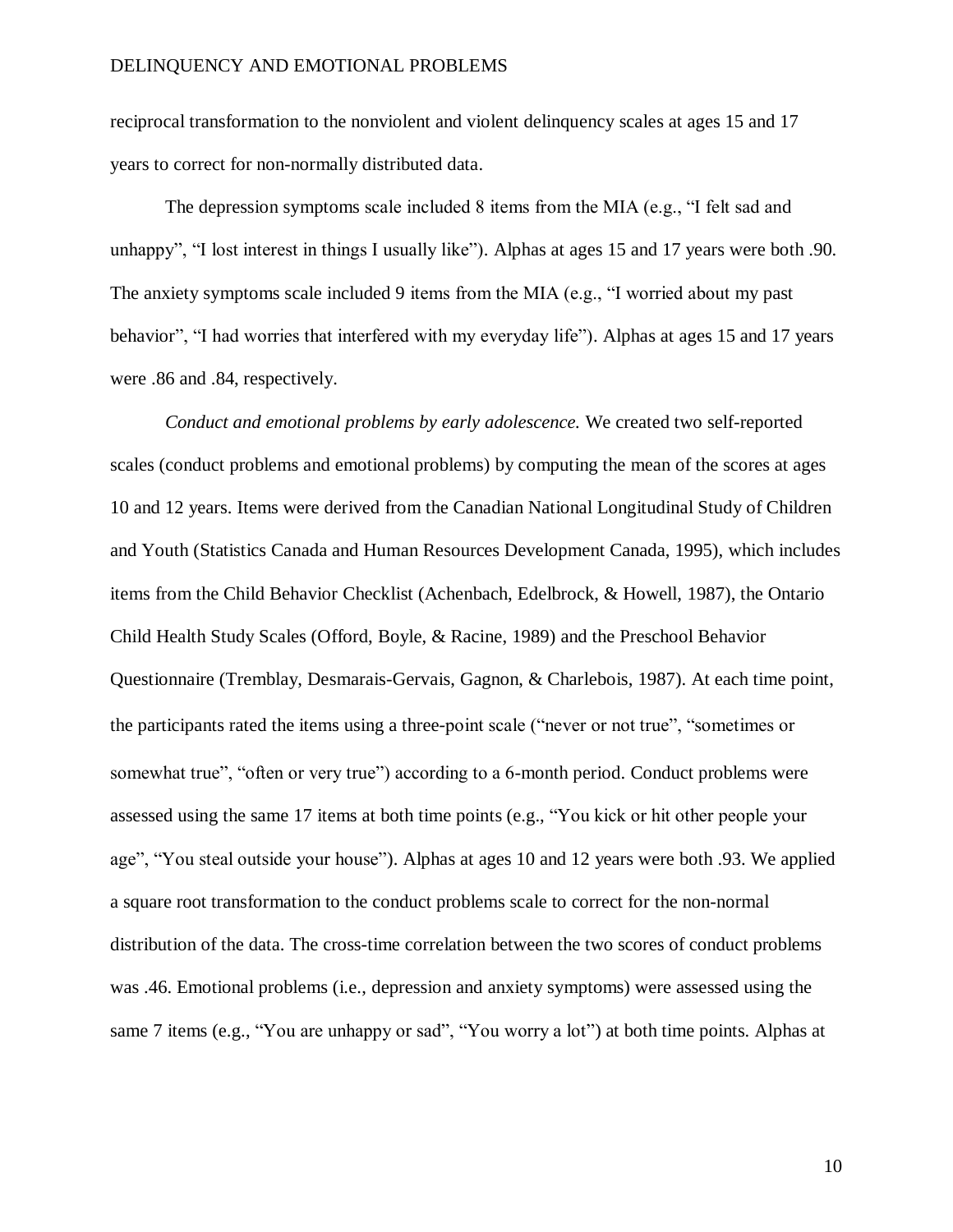ages 10 and 12 years were .79 and .86, respectively. The cross-time correlation between the two scores of emotional problems was .34.

*Sex and family SES as moderators.* Sex and family SES were considered as potential moderators. A mean of the family SES (an aggregate measure of the annual gross income, parental education level, and occupational prestige, based on Willms & Shields, 1996) was computed according to parents' reports at ages 10 and 12. The cross-time correlation between the SES scores was .92.

#### *Analyses*

We conducted structural equation (SEM) analyses with Mplus (Version 7.11; Muthén & Muthén, 1998-2012) using maximum likelihood estimation with robust standard errors (MLR). Associations between delinquency, depression symptoms and anxiety symptoms from ages 15 to 17 years were examined while taking into account sex as well as family SES, conduct problems and emotional problems at ages 10-12 years. Two models were estimated, one for nonviolent delinquency and one for violent delinquency (see Figure 1). We first tested whether the models fit equally well across sexes to explore the generalizability of our findings using the Satorra-Bentler scaled chi-square difference test ( $\chi^2$  DiffTest) based on the loglikelihood values (Satorra, 2000). When appropriate, the more parsimonious model (i.e., the model constraining the estimates of the paths to be equal across sexes, and thus suggesting that sex did not moderate the paths) was selected (Kline, 2005). Next, for each model, we examined whether family SES at ages 10-12 years moderated the longitudinal associations. We tested the interactions between family SES and the ages 10-12 variables (i.e., conduct and emotional problems) in the prediction of the ages 15 and 17 variables (i.e., delinquency, depression and anxiety symptoms) and between family SES and the age 15 variables in the prediction of the age 17 variables (i.e.,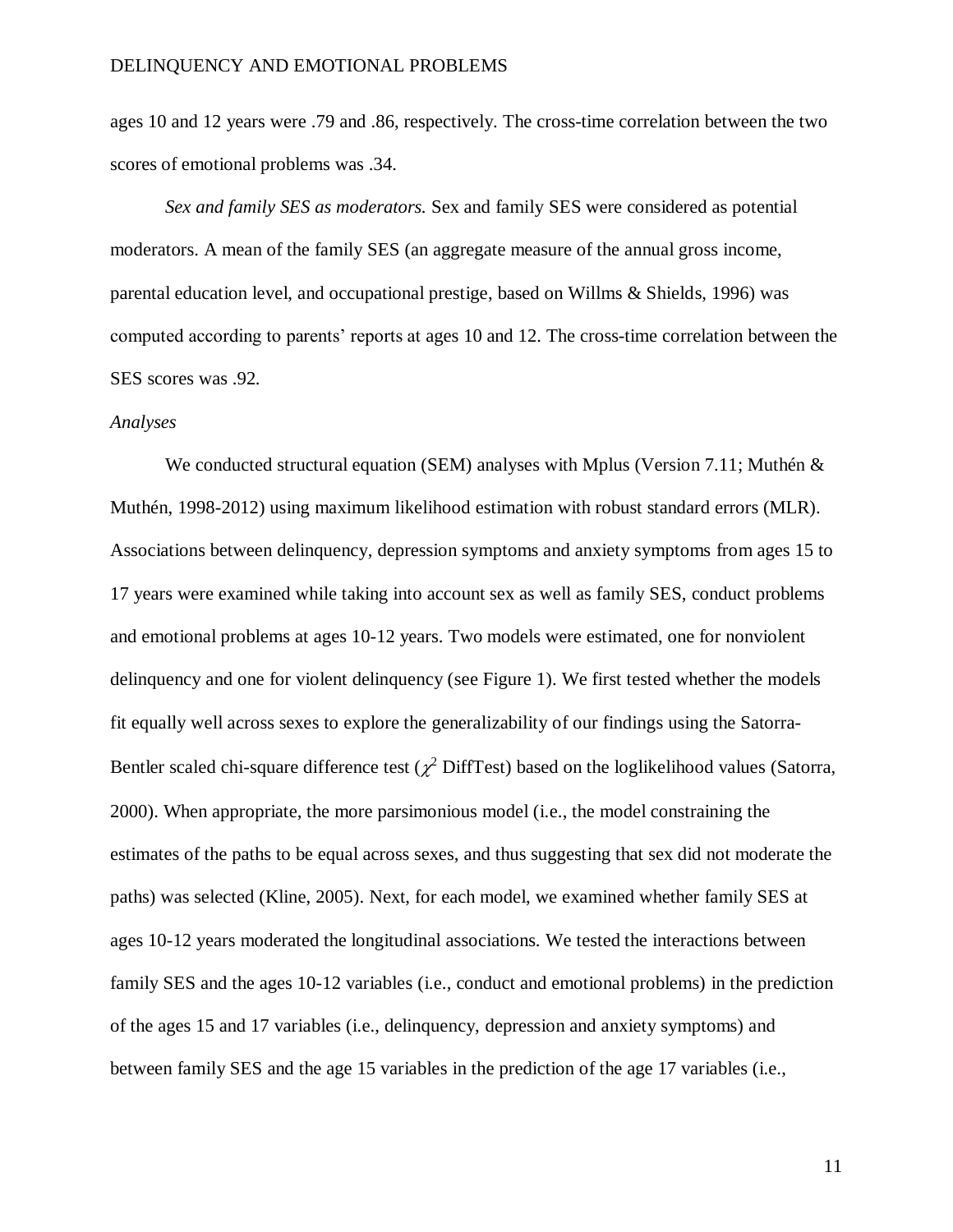whether family SES moderated the autoregressive and the cross-lagged paths). All continuous variables were *Z* standardized prior to conducting the SEM analyses to facilitate the interpretation of the results. Missing data in the SEM analyses were managed using full information maximum likelihood estimation (Muthén & Muthén, 1998-2012).

#### Results

#### *Descriptive and Correlation Analyses*

Table 1 presents the descriptive statistics of the study variables for boys and girls. Anxiety and depression symptoms showed higher average levels than delinquency, especially violent delinquency, at ages 15 and 17 years. Compared to girls, boys had higher mean levels ( $p \leq .05$ ) of conduct problems at ages 10-12 years as well as nonviolent and violent delinquency at ages 15 and 17 years, but lower mean levels of emotional problems at ages 10-12 years and of depression and anxiety symptoms at ages 15 and 17 years, with small to medium effect sizes (Cohen's *d*s).

Table 2 presents the correlations between the study variables for boys and girls. The correlations were similar across sexes. Overall, depression and anxiety symptoms at age 15 years were positively associated with nonviolent and violent delinquency at age 17 years, and nonviolent and violent delinquency at age 15 years were positively associated with depression and anxiety symptoms at age 17 years. In addition, the participants' levels of anxiety and depression symptoms as well as nonviolent and violent delinquency appeared relatively stable across time, as suggested by the moderate positive correlations found for each type of symptoms or behaviors across the two time points for both boys (*r*s = .40 – .54) and girls (*r*s = .33 – .55). *Estimation of the Models and Examination of the Moderating Effect of Sex*

 For each model, we tested the equality of fit of the models across sexes. For the model including nonviolent delinquency, the difference between the model in which the parameters were allowed to be freely estimated across sexes and the model in which the parameters were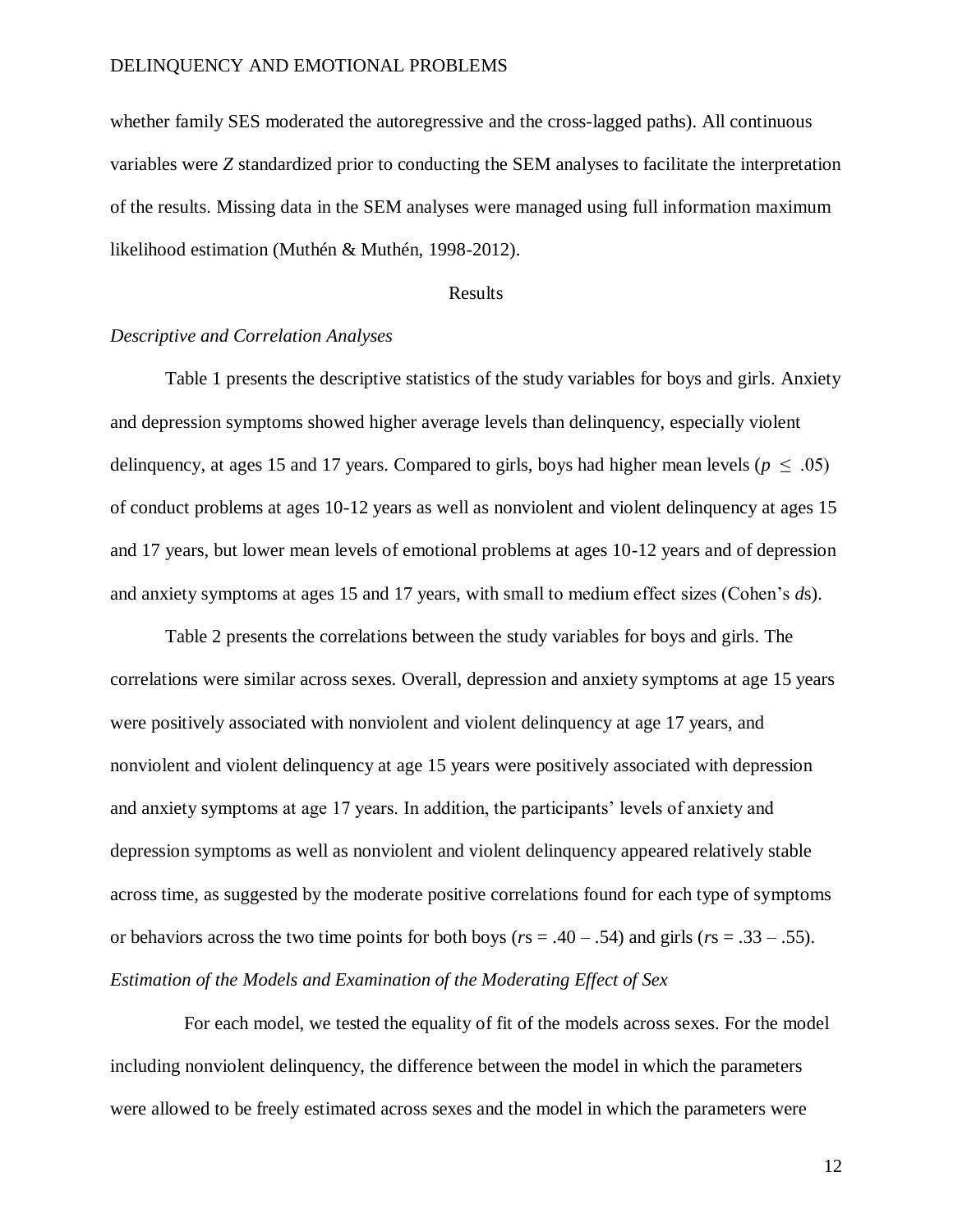constrained to be equal across sexes was not statistically significant  $(\Delta \chi^2 = 32.22/\Delta df = 36$ , scaling correction factor = 1.10,  $p = .65$ ), suggesting that the associations between the variables were the same for boys and girls (i.e., that sex did not have a moderating effect). Likewise, for the model including violent delinquency, the difference between the model in which the parameters of the paths were allowed to be freely estimated across sexes and the model in which the parameters of the paths were constrained to be equal across sexes was not statistically significant  $(\Delta \chi^2 = 37.32/\Delta df = 36$ , scaling correction factor = 1.10,  $p = .41$ ), suggesting again that the associations between the variables were the same for boys and girls (i.e., that sex did not have a moderating effect).

Given previous results suggesting that sex did not moderate the paths, we then estimated two saturated models including boys and girls together, one for nonviolent delinquency and one for violent delinquency (see Figure 2 and Figure 3, respectively). Sex as well as family SES were included in both models as concurrent or predictor variables of the variables at ages 10-12, 15 and 17 years, but are not presented in the figures for clarity (see note of Figures 2 and 3 for more details).

Results from Figure 2 convey four main findings. First, nonviolent delinquency at 15 years old was not associated with depression and anxiety symptoms at age 17 years. Second, depression symptoms at age 15 years, but not anxiety symptoms, were associated with nonviolent delinquency at age 17 years, although the association did not reach the traditional threshold for statistical significance ( $p = .09$ ). Third, within each time point, nonviolent delinquency was associated with depression and anxiety symptoms. Fourth, conduct problems at ages 10-12 years were positively associated with depression symptoms at age 15 years. As expected, they were also associated with nonviolent delinquency at ages 15 and 17 years.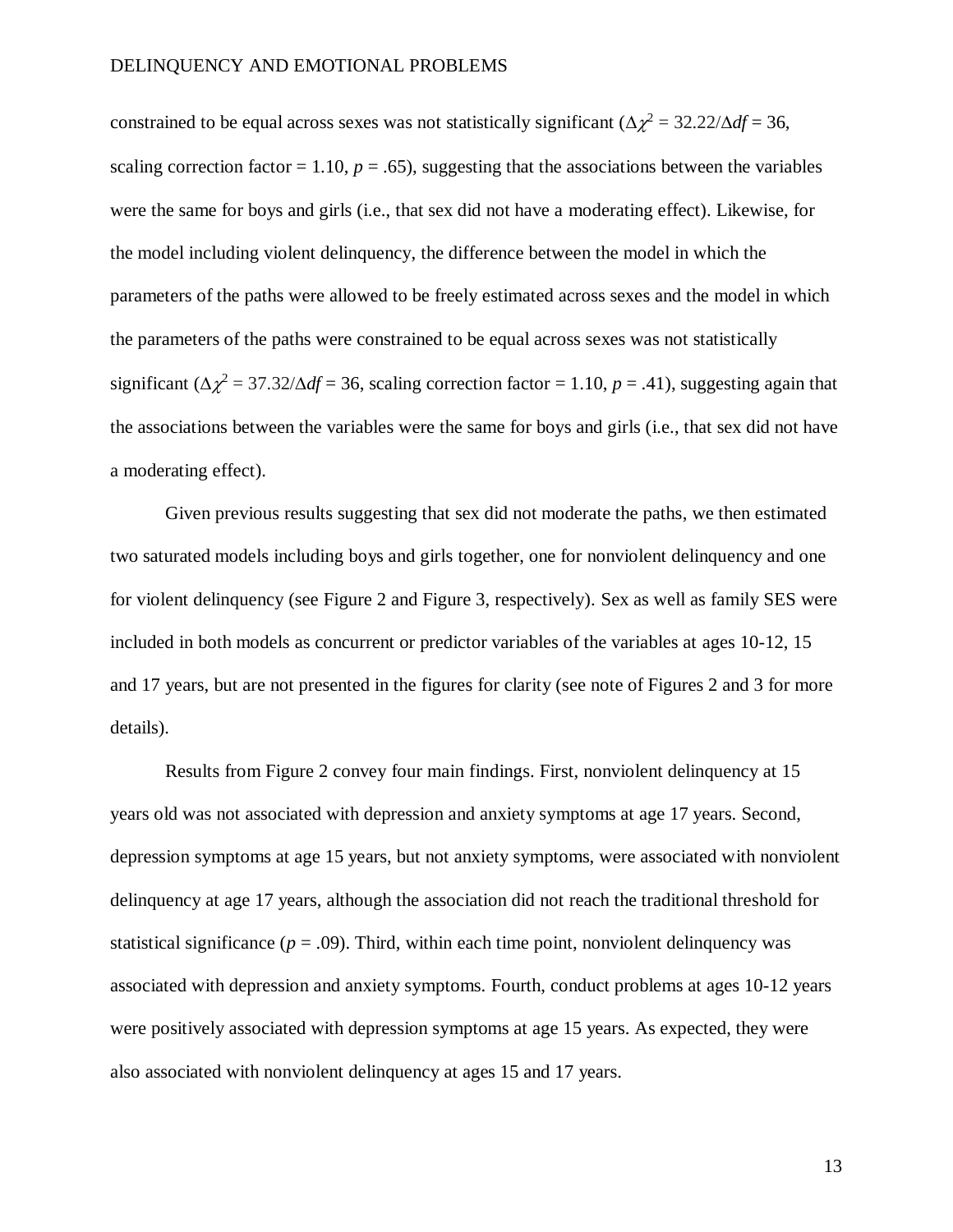Results from Figure 3 also convey four main findings. First, violent delinquency at age 15 years was not associated with depression and anxiety symptoms at age 17 years. Second, depression symptoms at age 15 years, but not anxiety symptoms, were associated with violent delinquency at age 17 years. Third, within each time point, violent delinquency was associated with depression and anxiety symptoms. Fourth, conduct problems at ages 10-12 years were positively associated with depression symptoms at age 15 years. As expected, they were also associated with violent delinquency at ages 15 and 17 years.

Because depression and anxiety symptoms were highly correlated, we reran the analyses to examine the associations between depression symptoms and delinquency without including anxiety symptoms, and then again to examine the associations between anxiety symptoms and delinquency without including depression symptoms. Similar to the findings from the models including both depression and anxiety symptoms, we found that conduct problems at ages 10-12 years were associated with depression symptoms at age 15 years (*b* = .07, *p* < .05), which in turn, were associated with nonviolent delinquency ( $b = .10$ ,  $p < .05$ ) as well as violent delinquency ( $b$  $=$  .11,  $p$  < .05) at age 17 years. Although anxiety symptoms at age 15 years were associated with both nonviolent ( $b = .09$ ,  $p < .05$ ) and violent delinquency ( $b = .08$ ,  $p < .05$ ) at age 17 years (most likely because the unique variance of anxiety symptoms and the variance shared with depression symptoms were not partitioned), the association between conduct problems at ages 10-12 years and anxiety symptoms at age 15 years was not significant  $(p > .05)$ .

## *Moderating Effect of Family SES*

For each model, we tested whether family SES at ages 10-12 years moderated the longitudinal associations between the variables at ages 10-12, 15 and 17 years. In the model including nonviolent delinquency, the association between anxiety symptoms at age 15 years and nonviolent delinquency at age 17 years was moderated by family SES ( $b = -0.09$ ,  $p < .05$ ). We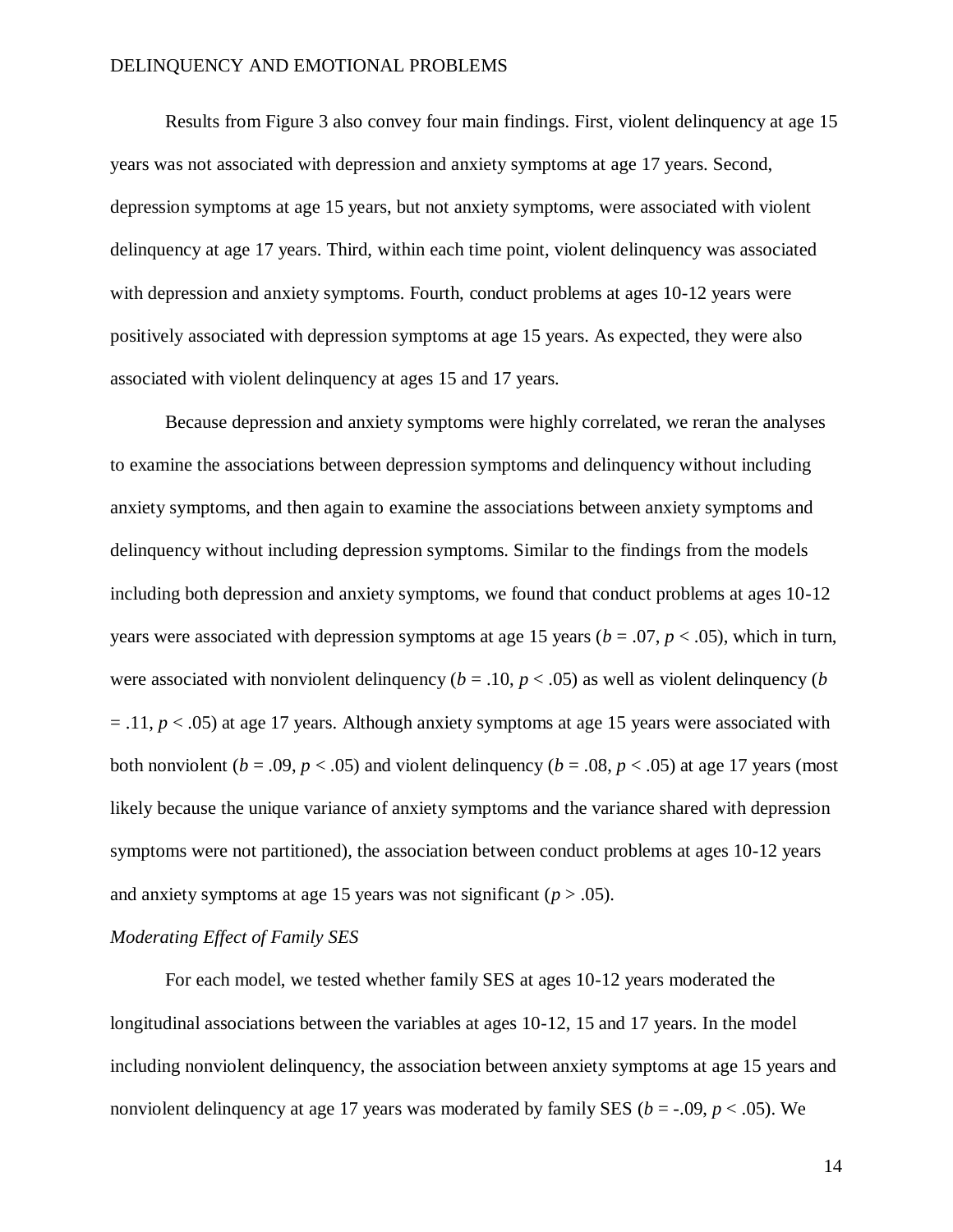examined the effect of nonviolent delinquency at three levels of family SES: low (1.5 SD below the mean), average (at the mean or 0), and high (1.5 SD above the mean). A breakdown of the interaction term showed that anxiety symptoms at age 15 years were associated with nonviolent delinquency at age 17 years ( $b = .17$ ,  $p < .05$ ) when family SES was low. In contrast, when family SES was average or high, anxiety symptoms at age 15 years were not associated with nonviolent delinquency at age 17 years ( $b = .04$ ,  $p > .05$  for average levels of family SES, and  $b =$  $-0.09$ ,  $p > 0.05$  for high levels of family SES).

In the model including violent delinquency, the association between violent delinquency at age 15 years and anxiety symptoms at age 17 years was moderated by family SES ( $b = .05$ ,  $p <$ .05). We examined the effect of nonviolent delinquency at three levels of family SES: low (1.5 SD below the mean), average (at the mean or 0), and high (1.5 SD above the mean). A breakdown of the interaction term showed that violent delinquency at age 15 years was associated with anxiety symptoms at age 17 years ( $b = .10$ ,  $p < .05$ ) when family SES was high. In contrast, when family SES was average or low, violent delinquency at age 15 years was not associated with anxiety symptoms at age 17 years ( $b = .02$ ,  $p > .05$  for average levels of family SES, and  $b = -0.06$ ,  $p > 0.05$  for low levels of family SES).

## Discussion

In this study, we aimed to examine the cross-lagged associations between delinquency (nonviolent and violent), depression and anxiety symptoms in a sample of adolescents from a population-based sample. We also aimed to test the moderating effect of sex and family SES. Noteworthy findings emerged from this study.

First, although we found sex differences in the mean levels of the study variables (except for family SES), the paths were the same for boys and girls, suggesting that sex did not have a moderating effect. This finding appears to be in line with the study by Moffitt and colleagues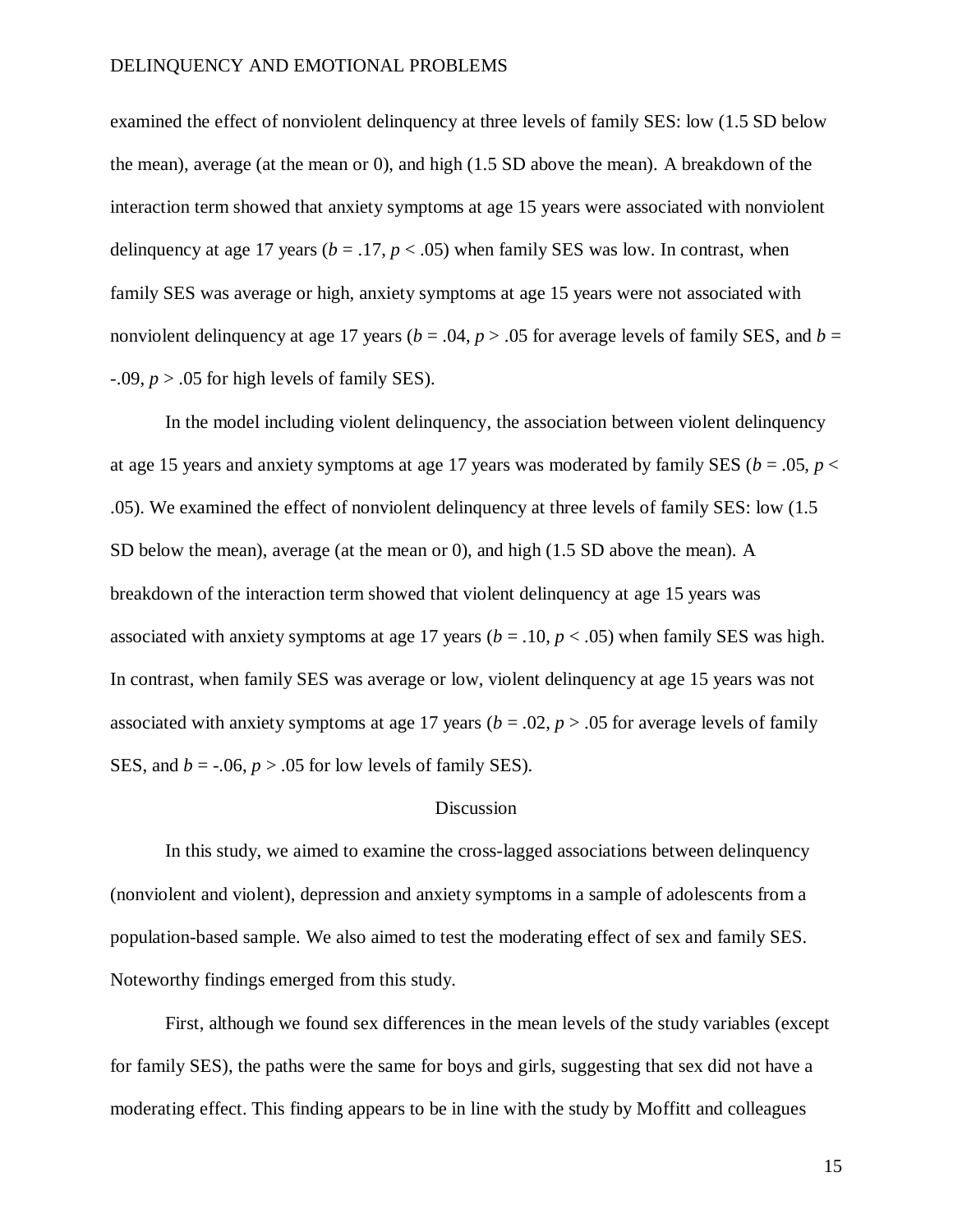(2001) on youth with antisocial behavior. These authors reported one sex-specific pattern, however, namely that depression of females with antisocial behavior grows more severe as they enter adulthood. Significant sex differences in the pattern of associations between delinquency and emotional problems in our sample may emerge as youth transition into adulthood.

Second, we found that the estimates of both models (i.e., the model including nonviolent delinquency and the model including violent delinquency) were relatively similar. Importantly, our findings suggest that delinquency (violent delinquency especially) and depression symptoms may develop according to a spiraling cascade model, such that conduct problems in childhood (ages 10-12 years) contribute to the development of depression symptoms in mid-adolescence (age 15 years), which in turn, lead to more violent delinquent acts at the end of adolescence (age 17 years). It should be noted, however, that the path from violent delinquency at 15 years to depression symptoms at 17 years was not significant (see Figure 3), suggesting that the pattern of associations between conduct problems, depression symptoms and violent delinquency follows a specific temporal sequence. The fact that we found spiraling associations between conductdelinquency problems and depression symptoms but not anxiety symptoms is intriguing. Our findings suggest that processes according to two models focusing on the associations between conduct-delinquency problems and depression symptoms may be involved sequentially: first, the failure model (conduct-delinquency problems may result in negative social outcomes, e.g., peer rejection or conflicts with parents and teachers, which in turn lead to depression symptoms) and second, the acting out model (depression symptoms are channeled into delinquent behavior; Ozkan, 2017; Wolff & Ollendick, 2006). One possible explanation for the lack of significant longitudinal associations between conduct-delinquency problems and anxiety symptoms could be because we did not distinguish between proactive and reactive delinquent behavior. Indeed, anxiety symptoms could positively predict reactive (especially violent) delinquency (i.e.,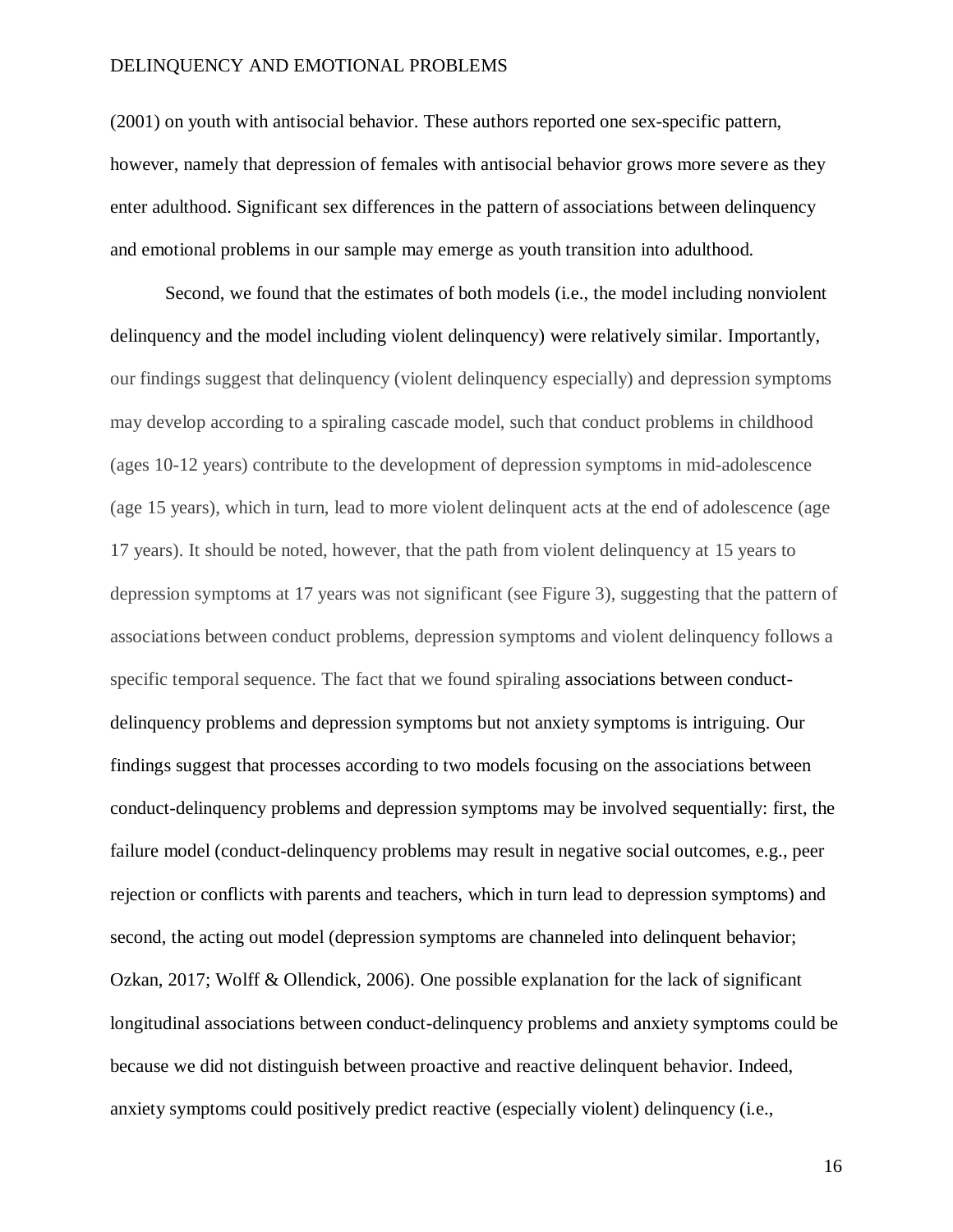behavior in response to real or perceived provocation), as anxiety could lead to violent delinquent behavior due to an increased responsiveness to threat (Hodgins et al., 2010). Conversely, anxiety symptoms could negatively predict nonviolent as well as violent proactive delinquency (i.e., premeditated behavior or for instrumental gain), because anxiety may inhibit involvement in delinquent behavior for fear of punishment (El Sayed et al., 2016). Thus, low levels of anxiety could predict proactive delinquency, whereas high levels of anxiety could predict reactive delinquency. Therefore, the associations between anxiety symptoms and delinquency may not emerge unless the different functions of delinquency (i.e., reactive and proactive) are taken into account (Vitaro, Brendgen, & Barker, 2006). It would be useful in future research to distinguish between the functions of delinquency (i.e., reactive and proactive) in addition to the forms of delinquency (i.e., nonviolent and violent). Still, the current findings suggest that an association between anxiety symptoms and delinquency emerges when the moderating effect of other variables, such as family SES (see below), is considered. Further research is needed to clarify the association between anxiety symptoms and delinquent behavior.

Third, we found that family SES at ages 10-12 years was not associated with nonviolent and violent delinquency at age 17 years once ages 10-12 emotional and conduct problems were included in the models. Our findings rather suggest that family SES has a moderating effect. Specifically, anxiety symptoms at 15 years were associated with nonviolent delinquency at age 17 years, but only when family SES was low. Low SES may be associated with economic problems, such as substantial changes in lifestyle due to lack of money and the inability to purchase needed goods and services (Agnew, Matthews, Bucher, Welcher, & Keyes, 2008). In concordance with the General Strain Theory (Agnew, 1992), youths who have anxiety symptoms may be highly reactive to emotionally charged or aversive stimuli (Suveg & Zeman, 2004), such as stressors associated with low SES (e.g., economic problems), leading to an increased risk of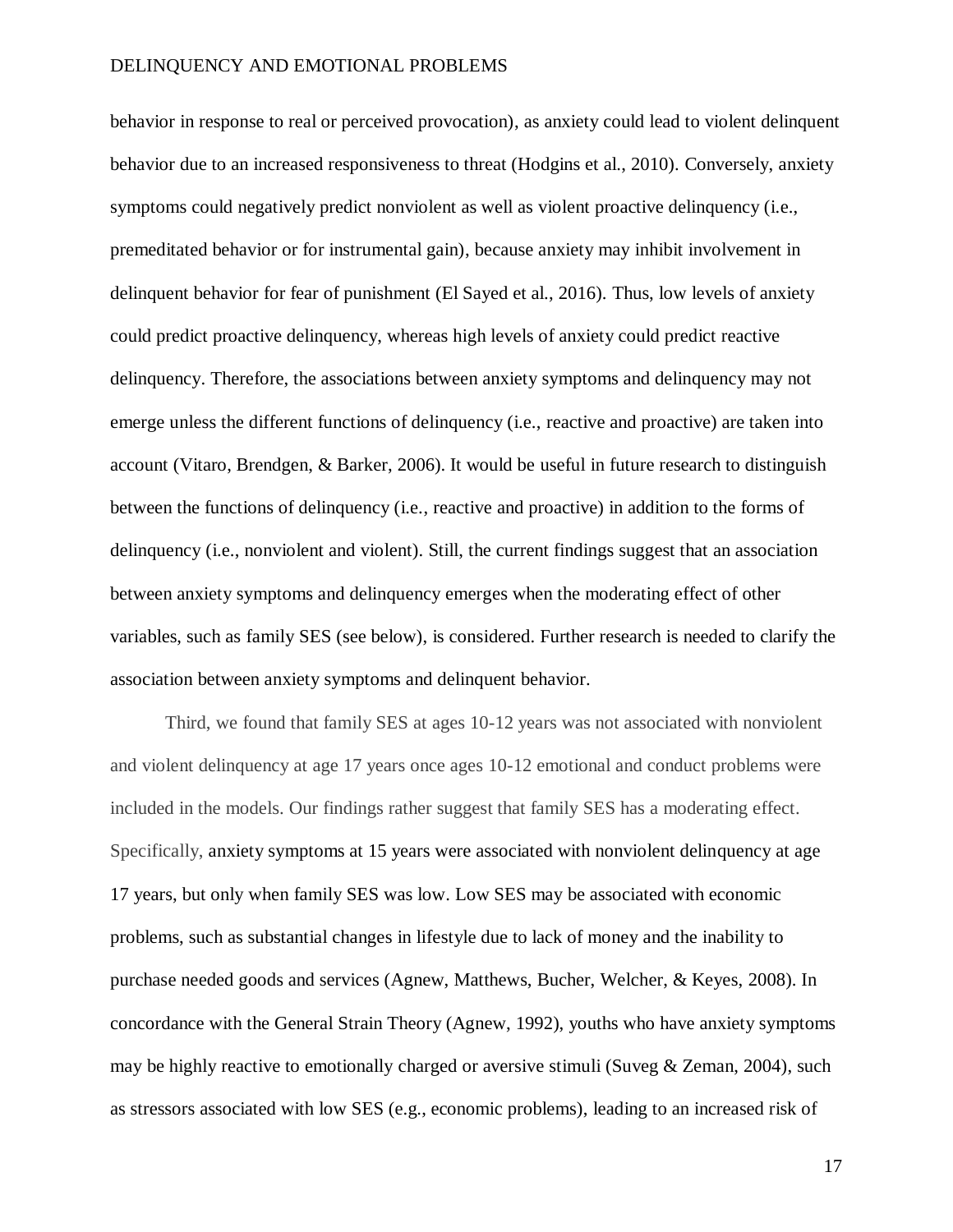engaging in nonviolent delinquent behavior (e.g., theft) as a coping strategy. In addition, we found that violent delinquency at age 15 years was associated with anxiety symptoms at age 17 years when family SES was high. Youth from a high socioeconomic background who engaged in violent delinquency during mid-adolescence may be at high risk of experiencing negative emotions such as anxiety toward the end of adolescence because the consequences associated with their delinquent acts may have particularly severe consequences (e.g., arrests, judicial procedures and sanctions, such as incarceration) in their expected life course. For instance, they may worry that their past delinquent behavior and related problems (e.g., substance use dependence, truncated education without credentials; Moffitt, 2003) will make them fail to achieve goals valued by their family members (e.g., obtaining a university degree, getting a high pay, high status job). These youths may also be particularly likely to engage in conflicts with their family members (e.g., parents may have different values and feel disappointed), which could in turn lead to anxiety symptoms.

## *Conclusion*

This study has a number of important strengths, including the use of a large populationbased sample, the application of an autoregressive cross-lagged panel approach to examine the longitudinal associations between delinquency (nonviolent and violent acts), depression and anxiety symptoms in adolescence, the inclusion of early symptomatology (conduct and emotional problems) and the examination of sex and family SES as putative moderators. However, a certain number of limitations should be noted. First, the analyses covered an important but limited period of time for the development of delinquency and emotional problems (i.e., ages 10-12, 15 and 17 years). Second, we relied on self-report measures, which – as any type of measurement – can be subject to bias (e.g., social desirability). However, this bias may be minimized in longitudinal studies where a trusting relationship is established over the years between the participants and the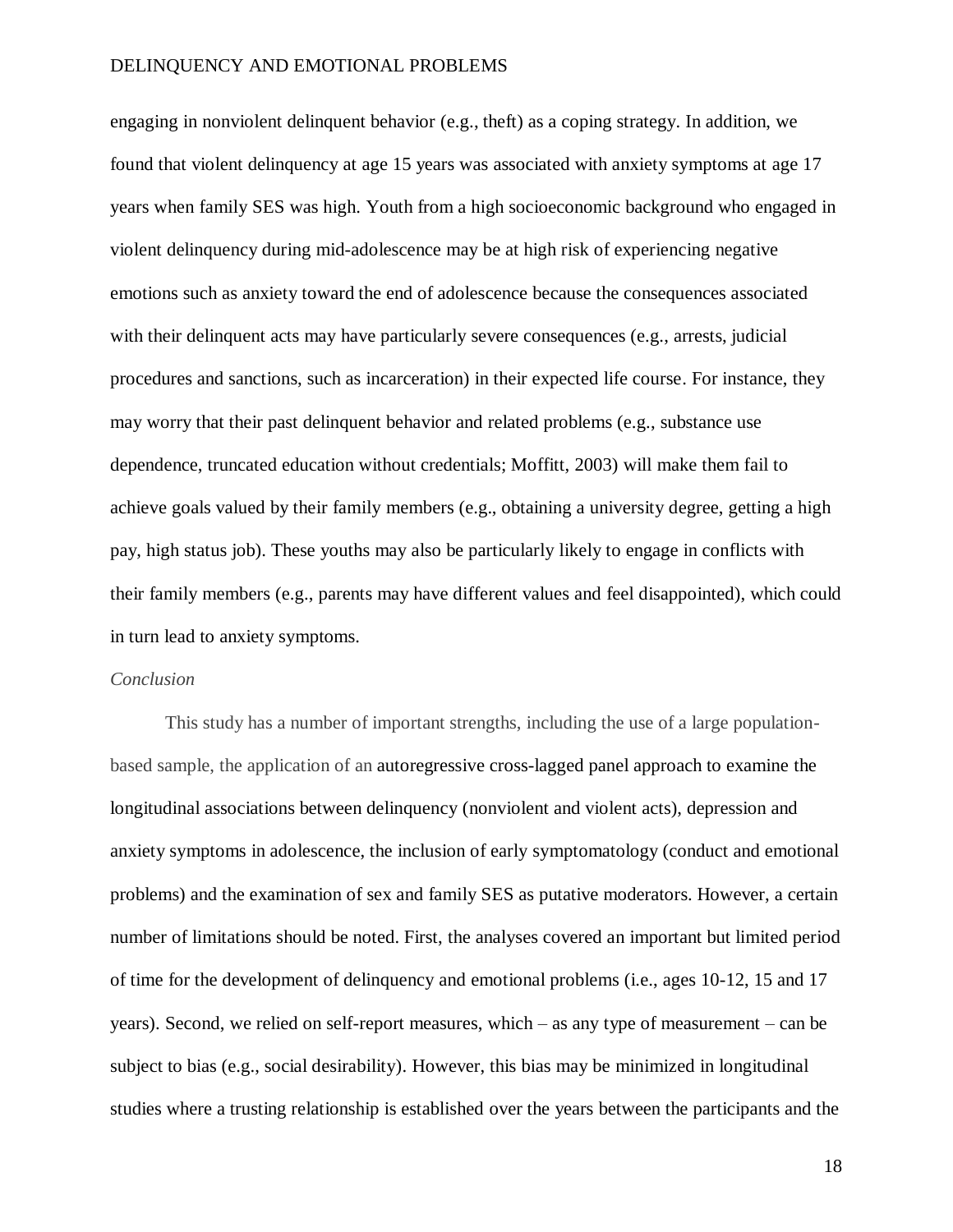research team (Graziotti, Hammond, Messinger, et al., 2012). It should also be noted, that our measurement approach at 15 and 17 years is based on validated scales with high reliability to assess mental health among a population-based sample of youth (Côté et al., 2017). In addition, there is evidence suggesting a general concordance between self-reported and juvenile official offending behavior (Fontaine, Lacourse, Vitaro, & Tremblay, 2014; Piquero, Schubert, & Brame, 2014). Third, we relied on a population-based sample of youth in which the frequency of delinquent behavior, especially violent delinquency, was relatively low. Replications are needed with at-risk or clinical samples of youth to examine the generalizability of the findings. Fourth, in line with past research on mental health in youth (e.g., Axelson & Birmaher, 2001), we found that depression and anxiety symptoms were highly correlated within each time point (estimates of .60 and .68, see Figures 2 and 3). This could be associated with multicollinearity, and thus, may influence the estimates of these correlated variables. Still, although high, the correlations between depression and anxiety symptoms were not perfect. Based on the additional analyses we reran to examine the associations between depression symptoms and delinquency without including anxiety symptoms, and the associations between anxiety symptoms and delinquency without including depression symptoms (see the results section), it appears that the spiraling associations between conduct-delinquency problems and emotional problems may be more specific to depression symptoms.

Notwithstanding these limitations, the cross-lagged design used in this study revealed important new knowledge about the interplay between conduct-delinquency problems and emotional problems from early to late adolescence. The results suggest that conduct-delinquency problems and emotional problems are interdependent, with early conduct problems fostering depression symptoms, in turn giving rise to further (violent and nonviolent) delinquency. Implications for clinical practice should also be noted. Our findings suggest that interventions for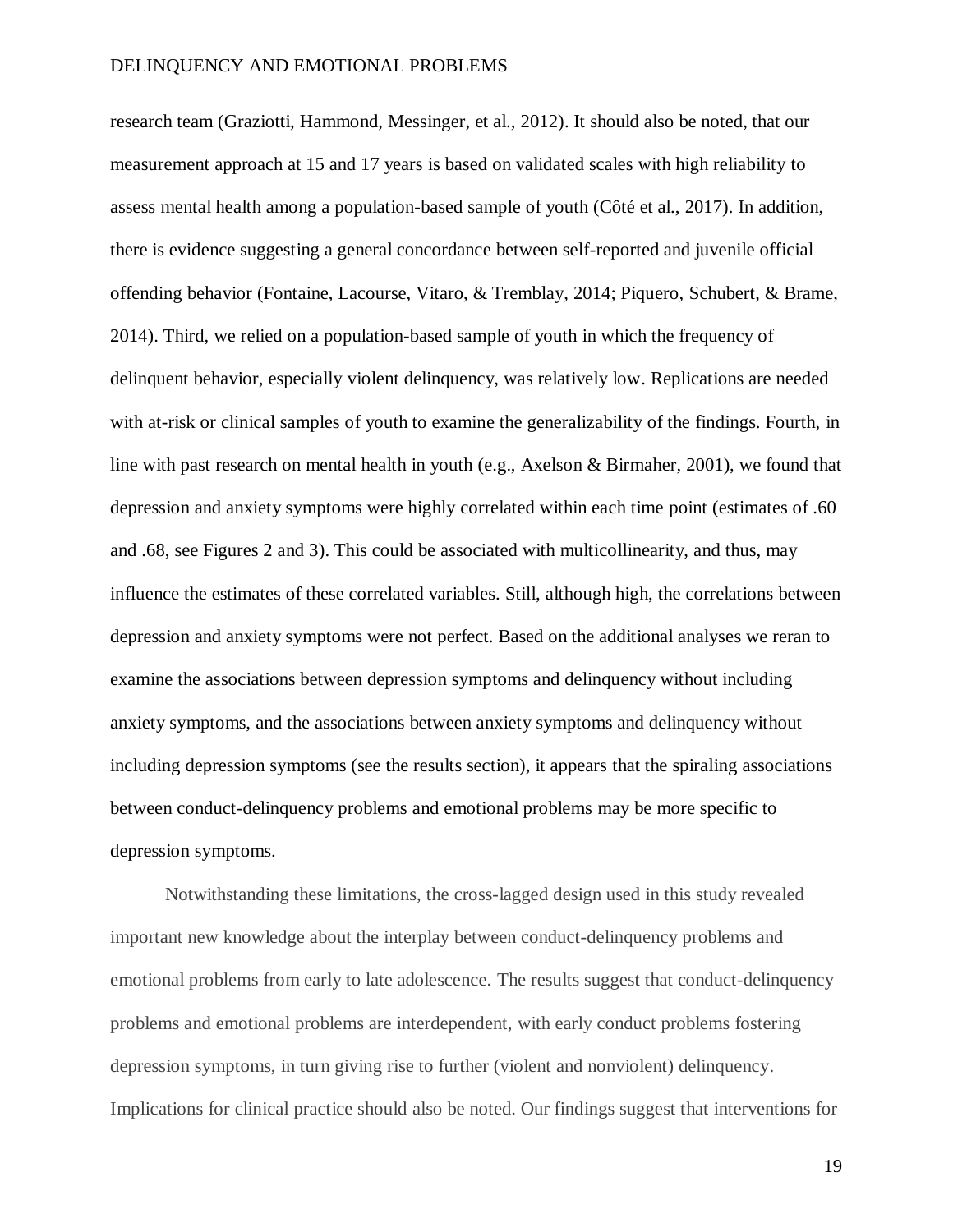youths at high risk of engaging in delinquent acts should also address co-occurring depression and anxiety symptoms. In addition, interventions for youths and their parents should be sensitive to their socioeconomic background, as risk factors and consequences associated with delinquency may depend on the family socioeconomic environments and related difficulties (e.g., economic problems). More concretely, interventions targeting youth with delinquent behavior (such as interventions provided by the criminal justice system) should include an individualized component, for instance by using an individualized intervention plan; IIP). Such IIP should include specific objectives to be reached and adapted interventions (e.g., cognitive behavioral therapy) that meet the needs related to the youth's personal characteristics (e.g., mental health problems) and environmental or family factors (e.g., family background and values). Adopting a preventive approach by targeting emotional and behavioral problems in middle childhood or earlier could also prove beneficial, especially if it involves the family and other socialization agents around the child (Vitaro & Tremblay, 2017).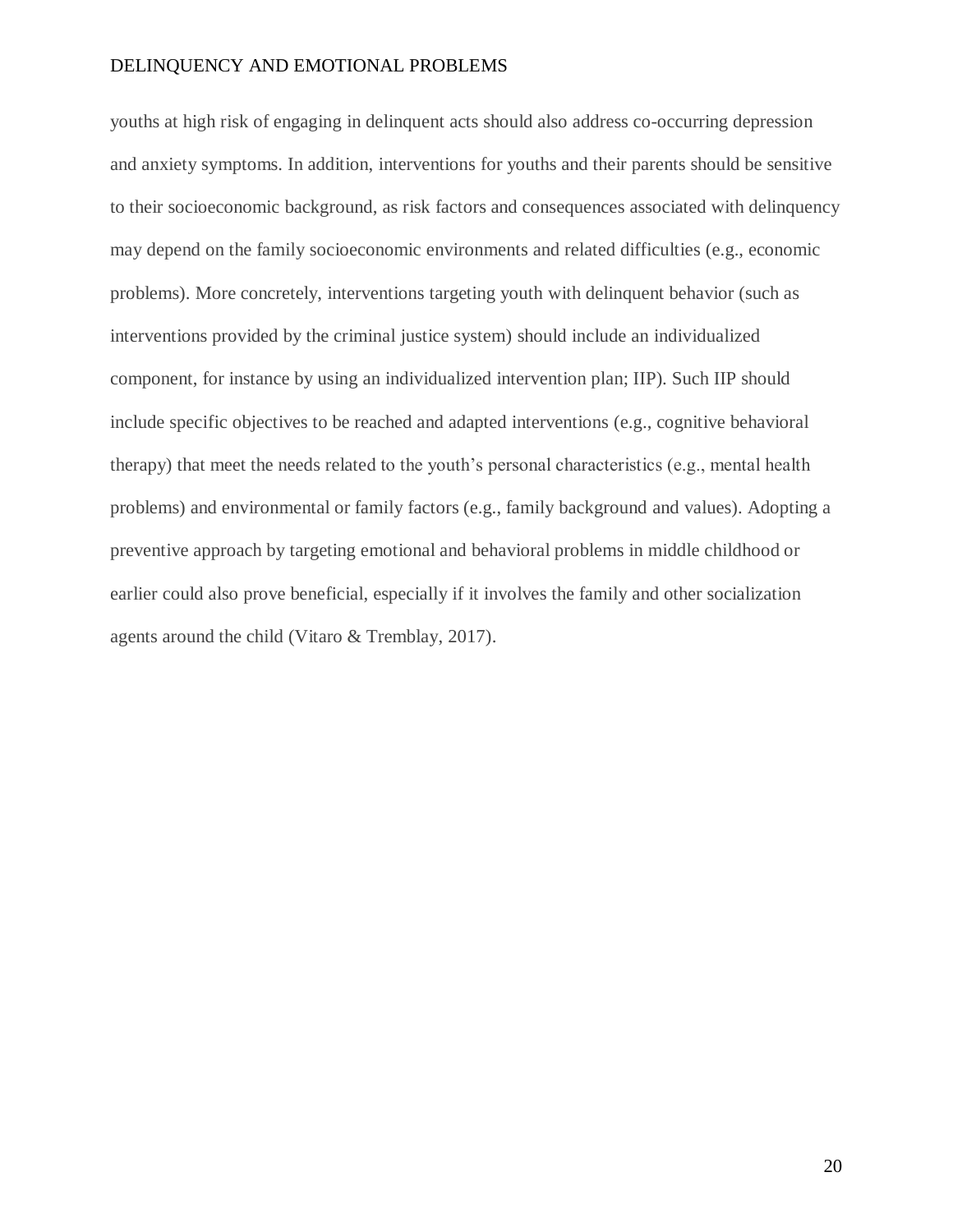## References

- Achenbach, T. M., Edelbrock, C., & Howell, C. T. (1987). Empirically based assessment of the behavioral/emotional problems of 2- and 3- year-old children. *Journal of Abnormal Child Psychology*, *15*, 629-650.
- Agnew, R. (1992). Foundation for a general strain theory of crime and delinquency. *Criminology*, *30*, 47-87. doi: 10.1111/j.1745-9125.1992.tb01093.x.
- Agnew, R., Matthews, S. K., Bucher, J., Welcher, A. N., & Keyes, C. (2008). Socioeconomic status, economic problems, and delinquency. *Youth & Society*, *40*, 159-181. doi:

10.1177/0044118X08318119

- American Psychiatric Association (2013). *Diagnostic and statistical manual of mental disorders*  $(5<sup>th</sup>$  ed.). Washington, DC.
- Axelson, D. A., & Birmaher, B. (2001). Relation between anxiety and depression disorders in childhood and adolescence. *Depression and Anxiety*, *14*, 67-78.
- Beyers, J. M., & Loeber, R. (2003). Untangling developmental relations between depressed mood and delinquency in male adolescents. *Journal of Abnormal Child Psychology*, *31*, 247- 266. doi: 10.1023/A:1023225428957
- Cauffman, E. (2004). A statewide screening of mental health symptoms among juvenile offenders in detention. *Journal of the American Academy of Child & Adolescent Psychiatry*, *43*, 430-439. doi: [10.1097/00004583-200404000-00009](https://doi.org/10.1097/00004583-200404000-00009)
- Côté, S. M., Orri, M., Brendgen, M., Vitaro, F., Boivin, M., Japel, C., Séguin, J. R., Geoffroy, M.-C., Rouquette, A., Falissard, B., & Tremblay, R. E. (2017). Psychometric properties of the Mental Health and Social Inadaptation Assessment for Adolescents (MIA) in a population-based sample. *International Journal of Methods in Psychiatric Research.* Online published. doi: 10.1002/mpr.1566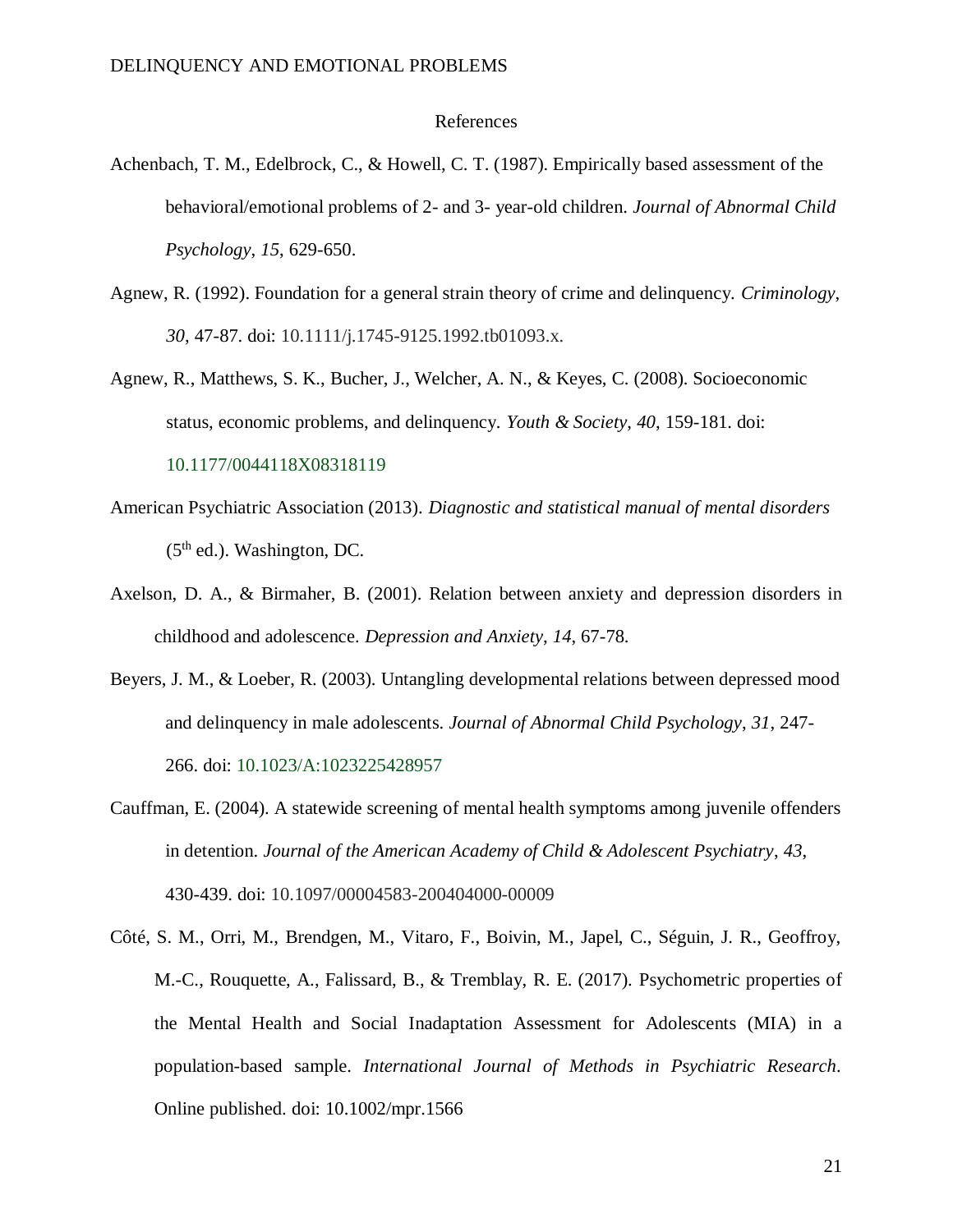- Defoe, I. N., Farrington, D. P., & Loeber, R. (2013). Disentangling the relationship between delinquency and hyperactivity, low achievement, depression, and low socioeconomic status: Analyses of repeated longitudinal data. *Journal of Criminal Justice*, *41*, 100-107. doi: 10.1016/j.jcrimjus.2012.12.002
- El Sayed, S., Piquero, A. R., Schubert, C. A., Mulvey, E. P., Pitzer, & Piquero, N. L. (2015). Assessing the mental health offending relationship across race/ethnicity in a sample of serious adolescent offenders. *Criminal Justice Policy Review*, *27*, 265-301. doi: 10.1177/0887403415575145
- Fontaine, N. M. G., Lacourse, E., Vitaro, F., & Tremblay, R. E. (2014). Links between trajectories of self-reported offending and official offending during adolescence and early adulthood: Differentiating violent from nonviolent offences. *Criminal Behaviour and Mental Health*, *24*, 277-290. doi: 10.1002/cbm.1935
- Graziotti, A. L., Hammond, J., Messinger, D. S., Bann, C. M., Miller-Loncar, C., Twomey, J. E., Bursi, C., Woldt, E., Nelson, J. A., Fleischmann, D., & Alexander, B. (2012). Maintening participation and momentum in longitudinal research involving high-risk families. *Journal of Nursing Scholarship*, *44*, 120-126. doi: 0.1111/j.1547-5069.2012.01439.x
- Hodgins, S., De Brito, S. A., Chhabra, P., & Côté, G. (2010). Anxiety disorders among offenders with antisocial personality disorders: A distinct subtype?. *The Canadian Journal of Psychiatry*, *55*, 785-791. doi: 10.1177/070674371005501206
- Kline, R. B. (2005). *Principles and practice of structural equation modeling* (2<sup>nd</sup> ed.). New York: Guilford Press.
- Moffitt, T. E. (2003). Life-course-persistent and adolescent-limited antisocial behavior: A 10 year review and a research agenda. In B. B. Lahey, T. E. Moffitt, & A. Caspi (eds.), *Causes of conduct disorder and juvenile delinquency* (pp. 49-75). New York, NY: Guilford Press.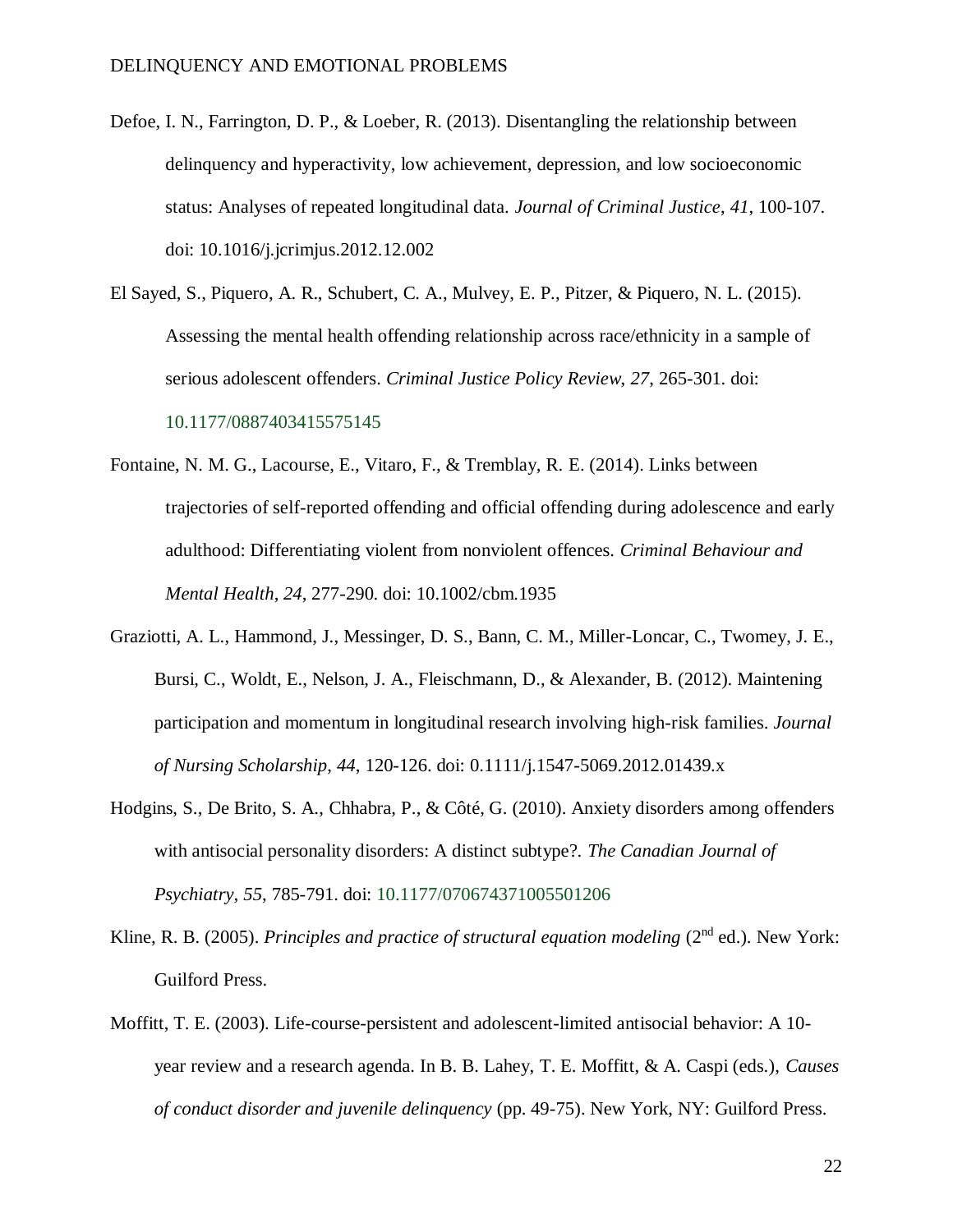- Moffitt, T. E., Caspi, A., Rutter, M., & Silva, P. A. (2001). *Sex differences in antisocial behaviour: Conduct disorder, delinquency, and violence in the Dunedin Longitudinal Study*. Cambridge, UK : Cambridge University Press.
- Muthén, L. K., & Muthén, B. O. (2012). *Mplus user's guide* (7<sup>th</sup> ed.). Los Angeles, CA: Muthén & Muthén.
- Offord, D. R., Boyle, M. H., & Racine, Y. (1989). Ontario Child Health Study: Correlates of disorder. *Journal of the American Academy of Child and Adolescent Psychiatry*, *28*, 856- 860.
- Ozkan, T. (2017). Depression and delinquency: A review of research. *Acta Psychopathologica*, *3*, 1-5. doi: 10.4172/2469-6676.100105
- Piquero, A. R., Schubert, C.A., & Brame, R. (2014). Comparing official and self-report records of offending across gender and race/ethnicity in a longitudinal study of serious youthful offenders. *Journal of Research in Crime and Delinquency*, *51*, 526-556. doi: 10.1177/0022427813520445
- Satorra, A. (2000). Scaled and adjusted restricted tests in multi-sample analysis of moment structures. In Heijmans, R.D.H., Pollock, D.S.G. & Satorra, A. (eds.), *Innovations in multivariate statistical analysis. A Festschrift for Heinz Neudecker* (pp. 233-247). London: Kluwer Academic Publishers.
- Statistics Canada and Human Resources Development Canada. (1995). *National Longitudinal Survey of Children and Youth: Overview of survey instruments for 1994–1995 data collection cycle 1*. Ottawa, ON: Statistics Canada and Human Resources Development Canada.
- Suveg, C., & Zeman, J. (2004). Emotion regulation in children with anxiety disorders. *Journal of Clinical Child and Adolescent Psychology*, *33*, 750-759. doi: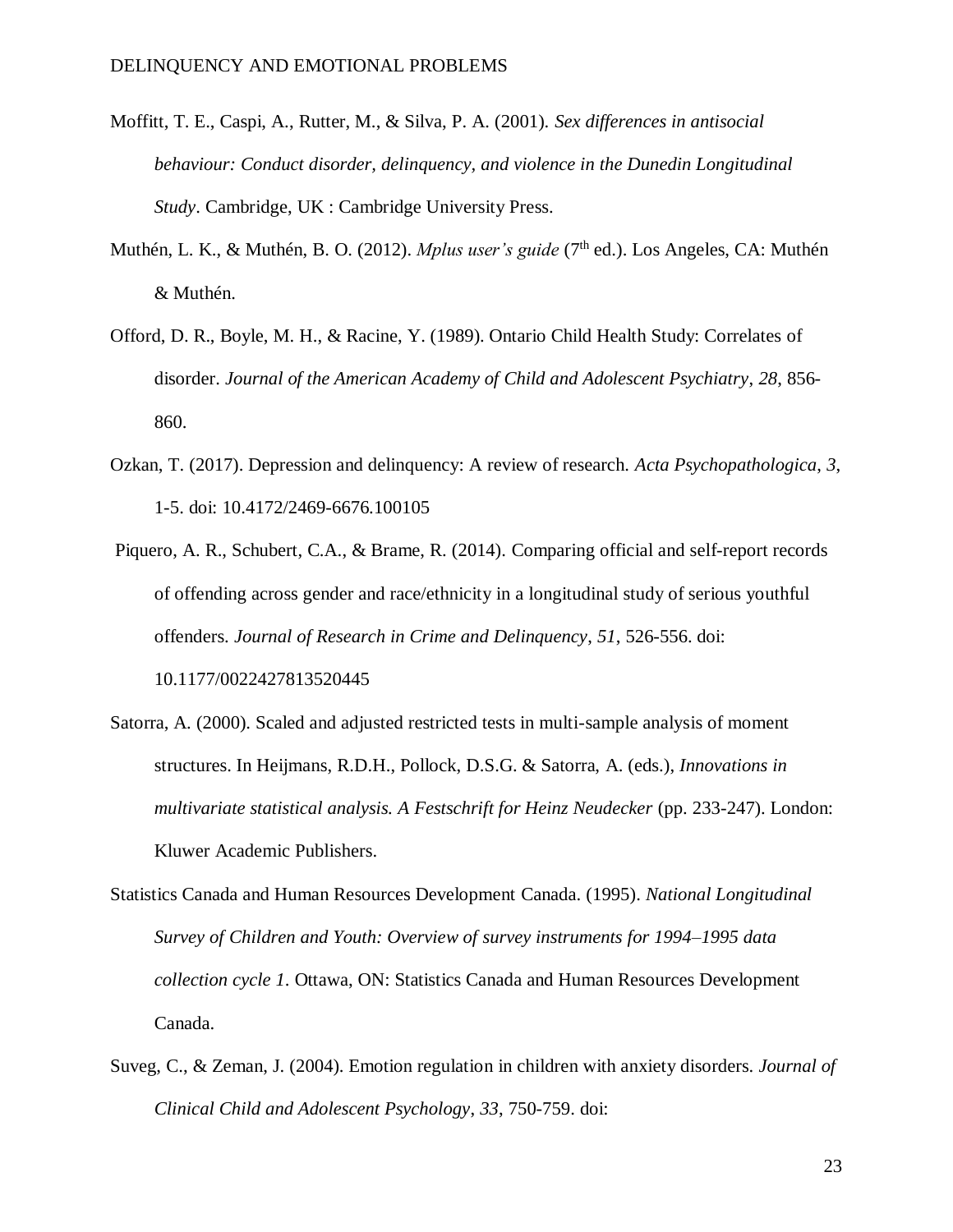[10.1207/s15374424jccp3304\\_10](https://doi.org/10.1207/s15374424jccp3304_10)

- Tremblay, R. E., Desmarais-Gervais, L., Gagnon, C., & Charlebois, P. (1987). The Preschool Behaviour Questionnaire: Stability of its factor structure between cultures, sexes, ages and socioeconomic classes. *International* Journal *of Behavioral Development*, *10*, 467-484.
- Vitaro, F., Brendgen, M., & Barker, E. D. (2006). Subtypes of aggressive behaviors: A developmental perspective. *International Journal of Behavioral Development*, *30*, 12-19. doi: 10.1177/0165025406059968
- Vitaro, F., & Tremblay, R. E. (2017). Developmental targeted prevention of conduct disorder and their related consequences [Online]. In H. Pontell (Ed.), *Oxford Research Encyclopedia of Criminology*. Oxford, United Kingdom: Oxford Press.
- Willms, D. J., & Shields, M. (1996). *A measure of socioeconomic status for the National Longitudinal Study of Children*. Fredericton, NB: Atlantic Center for Policy Research in Education, University of New Brunswick and Statistics Canada.
- Wolff, J. C., & Ollendick, T. H. (2006). The comorbidity of conduct problems and depression in childhood and adolescence. *Clinical Child and Family Psychology Review*, *9*, 201-220. doi: [10.1007/s10567-006-0011-3](https://doi.org/10.1007/s10567-006-0011-3)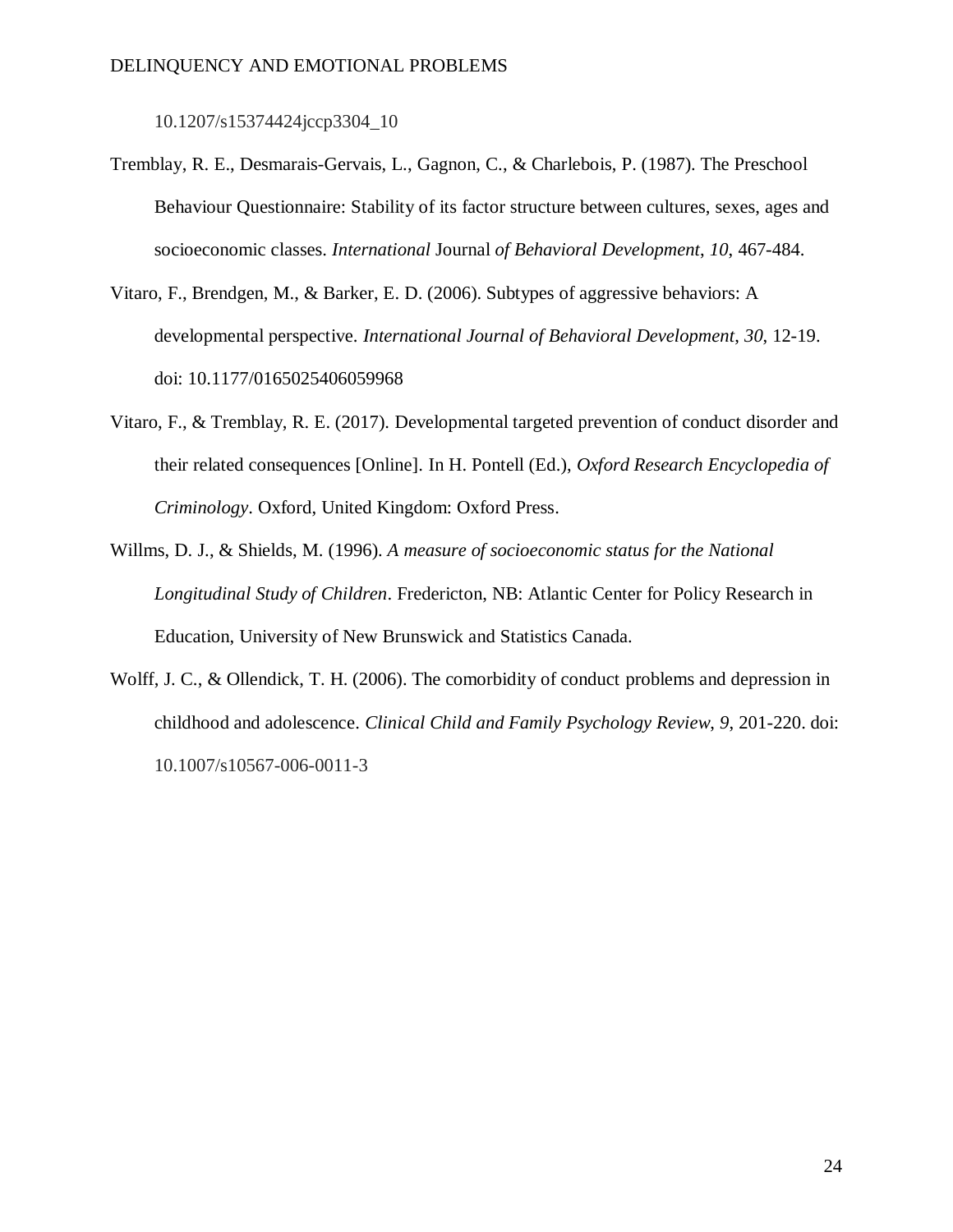# Figure captions

Figure 1. Model testing the stabilities and the cross-lagged paths of delinquency (nonviolent and violent), depression and anxiety symptoms.

Note. Sex as well as family SES at ages 10-12 years as concurrent or predictor variables of the variables at ages 10-12, 15 and 17 years were included in the final models, but are not showed in the figure for clarity.

Figure 2. Stabilities and cross-lagged associations between nonviolent delinquency, depression, and anxiety symptoms.

Note. Sex as well as family SES at ages 10-12 years as concurrent or predictor variables of the variables at ages 10-12, 15 and 17 years were included in the model, but are not showed in the figure for clarity. Being a female was positively associated ( $p \le 0.05$ ) with emotional problems at ages 10-12 years as well as depression and anxiety symptoms at ages 15 and 17 years old, but was negatively associated with conduct problems at ages 10-12 years and nonviolent delinquency at 17 years old. Family SES at ages 10-12 years was negatively associated ( $p \leq .05$ ) with conduct and emotional problems at ages 10-12 years.

Only significant ( $p \leq .05$ ) estimates are showed.

 $\dagger p = .09$ .  $n = 1,515$ .

Figure 3. Stabilities and cross-lagged associations between violent delinquency, depression, and anxiety symptoms.

Note. Sex as well as family SES at ages 10-12 years as concurrent or predictor variables of the variables at ages 10-12, 15 and 17 years were included in the model, but are not showed in the figure for clarity. Being a female was positively associated ( $p \leq .05$ ) with emotional problems at ages 10-12 years as well as depression and anxiety symptoms at ages 15 and 17 years old, but was negatively associated with conduct problems at ages 10-12 years and violent delinquency at both time points. Family SES at ages 10-12 years was negatively associated ( $p \leq .05$ ) with conduct and emotional problems at ages 10-12 years and violent delinquency at age 15 years. Only significant ( $p \leq .05$ ) estimates are showed.  $n = 1,515$ .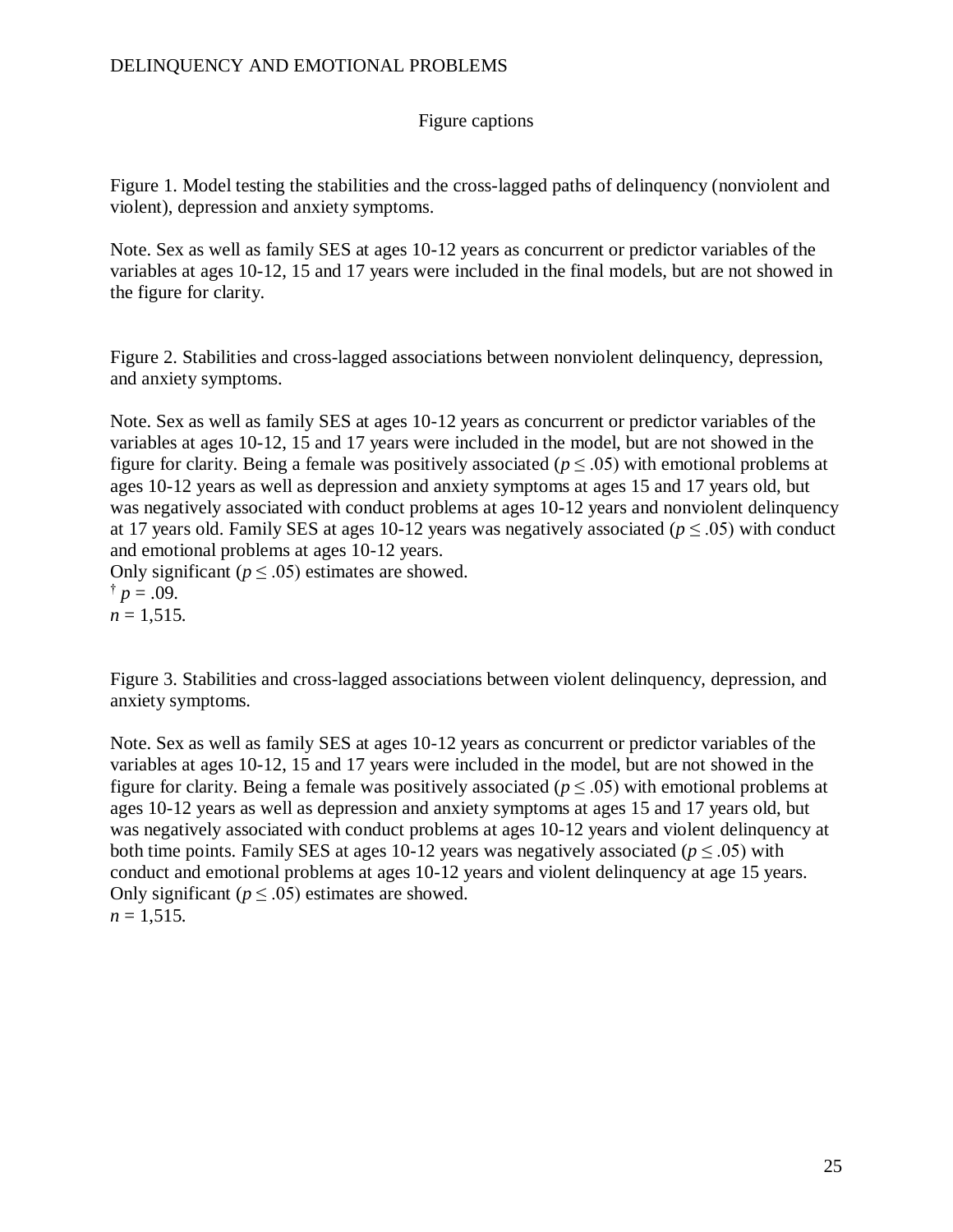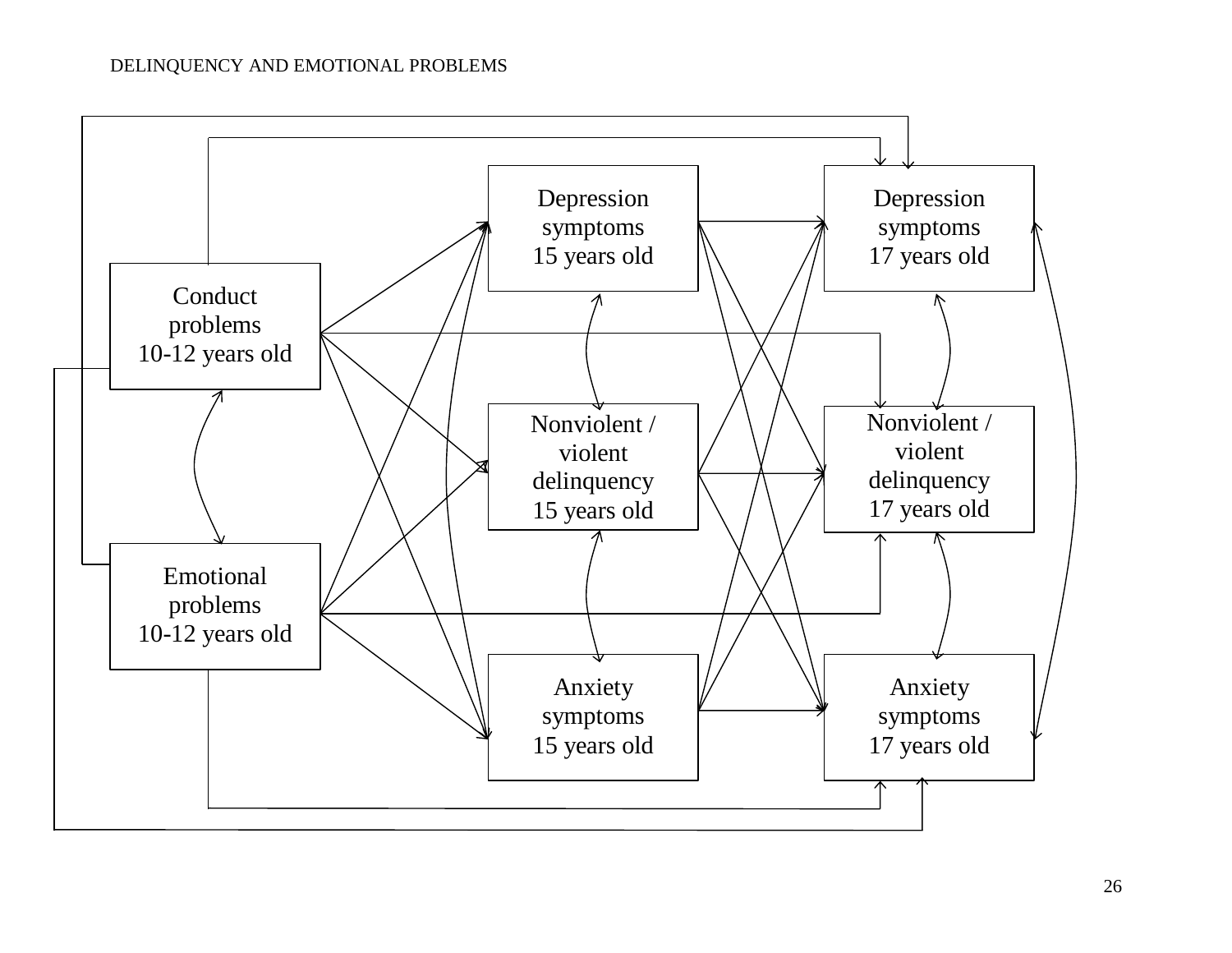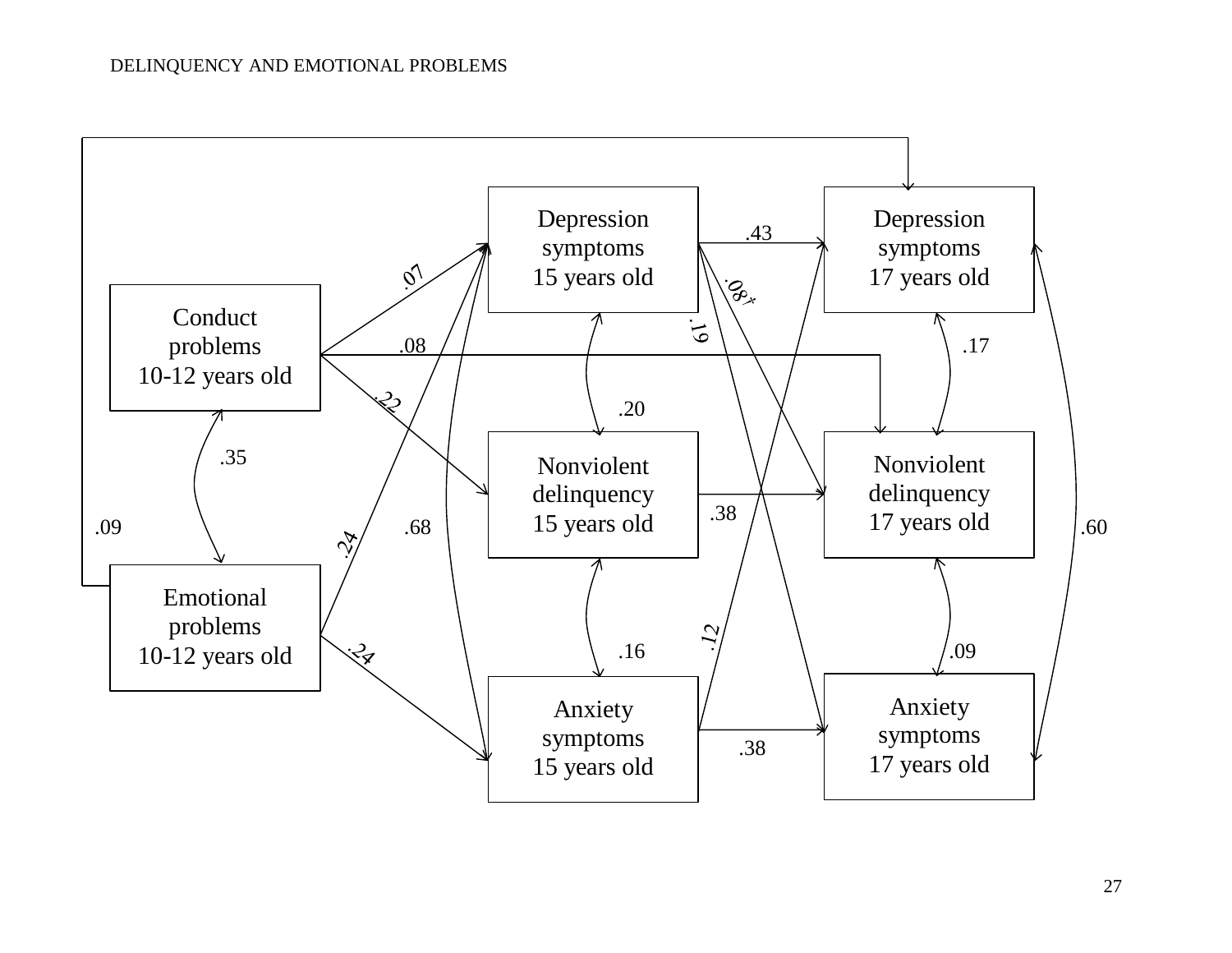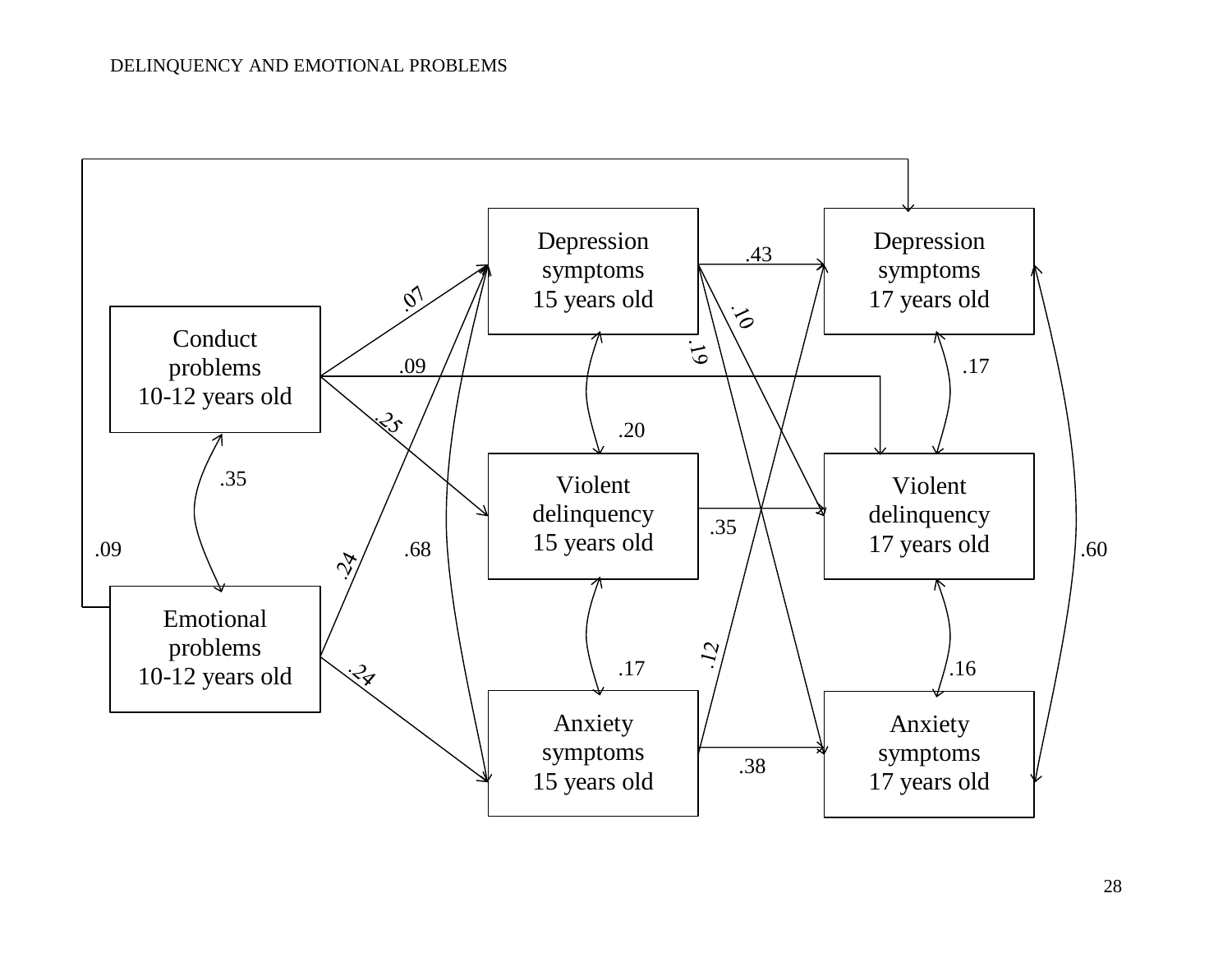|                               | <b>Boys</b>    |      | Girls             |      |                |                |                |
|-------------------------------|----------------|------|-------------------|------|----------------|----------------|----------------|
|                               | $\overline{M}$ | SD   | $\boldsymbol{M}$  | SD   | $\overline{d}$ | <b>Minimum</b> | <b>Maximum</b> |
| Variables at ages 10-12 years |                |      |                   |      |                |                |                |
| Conduct problems              | $3.45_a$       | 3.33 | 1.93 <sub>b</sub> | 2.40 | 0.52           | 0.00           | 22.00          |
| <b>Emotional problems</b>     | $3.41_a$       | 2.24 | 3.99 <sub>b</sub> | 2.23 | $-0.26$        | 0.00           | 13.00          |
| <b>Family SES</b>             | $-0.01_a$      | 0.94 | $-0.02_a$         | 1.03 | 0.01           | $-3.02$        | 2.82           |
| Variables at age 15 years     |                |      |                   |      |                |                |                |
| Nonviolent delinquency        | $0.39_a$       | 1.03 | 0.27 <sub>b</sub> | 0.84 | 0.13           | 0.00           | 11.00          |
| Violent delinquency           | $1.02_a$       | 1.96 | 0.41 <sub>b</sub> | 1.40 | 0.36           | 0.00           | 21.00          |
| Depression symptoms           | $4.21_a$       | 3.12 | 6.82 <sub>b</sub> | 3.55 | $-0.78$        | 0.00           | 16.00          |
| Anxiety symptoms              | $5.89_a$       | 3.54 | 8.74 <sub>b</sub> | 3.74 | $-0.78$        | 0.00           | 18.00          |
| Variables at age 17 years     |                |      |                   |      |                |                |                |
| Nonviolent delinquency        | $0.41_a$       | 0.98 | 0.28 <sub>b</sub> | 0.76 | 0.15           | 0.00           | 7.20           |
| Violent delinquency           | $0.74_a$       | 1.87 | 0.30 <sub>b</sub> | 1.09 | 0.29           | 0.00           | 13.00          |
| Depression symptoms           | $4.82_a$       | 3.36 | 7.18 <sub>b</sub> | 3.64 | $-0.67$        | 0.00           | 16.00          |
| Anxiety symptoms              | $6.41_a$       | 3.63 | 9.19 <sub>b</sub> | 3.73 | $-0.76$        | 0.00           | 18.00          |

Table 1. Descriptive statistics of the study variables for boys and girls

Note.

Means with different subscripts differ significantly at  $p < .05$ .

*n*s = 1,264–1,443 due to missing data.